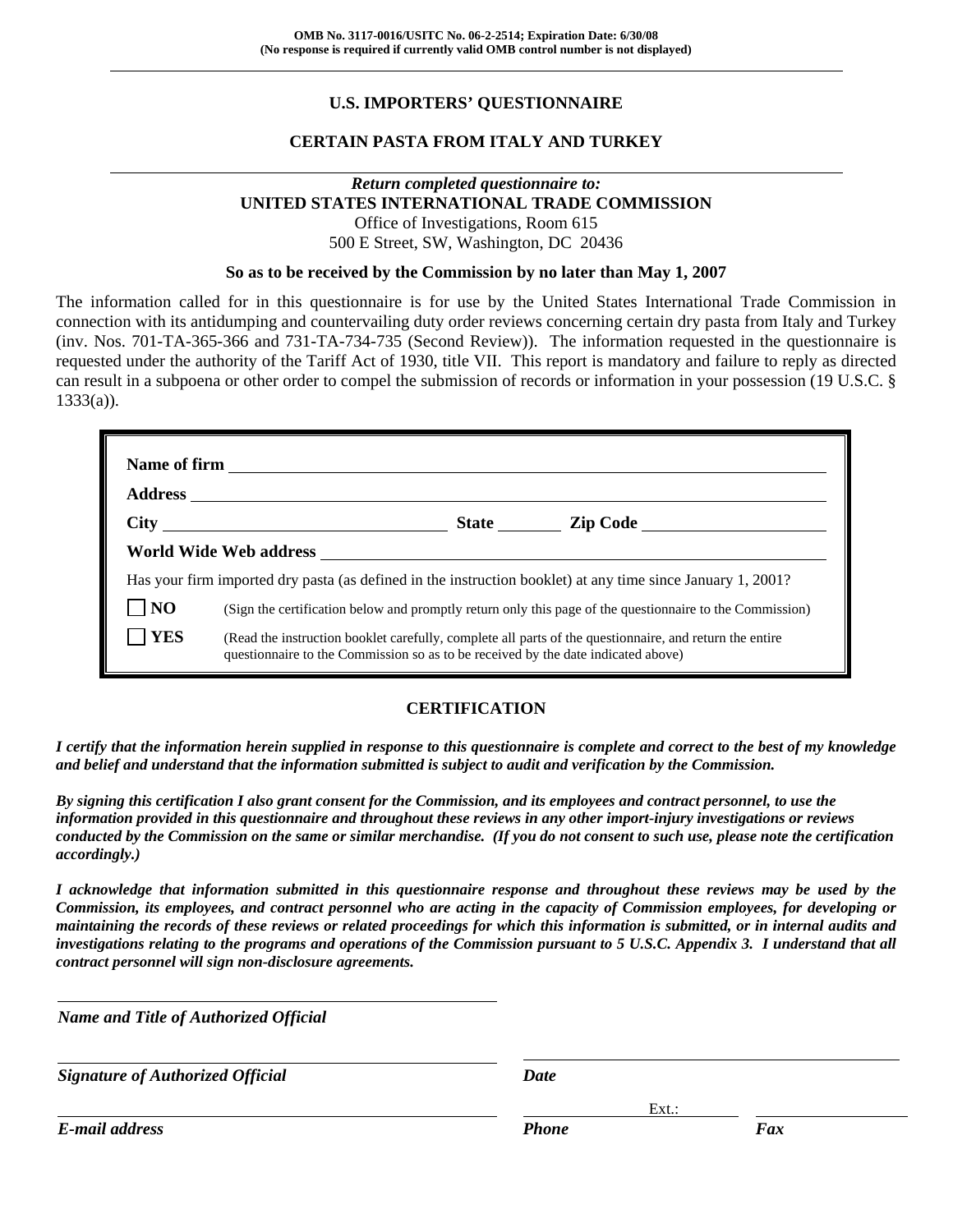### **PART I.—General Questions**

The questions in this questionnaire have been reviewed with market participants to ensure that issues of concern are adequately addressed and that data requests are sufficient, meaningful, and as limited as possible. Public reporting burden for this questionnaire is estimated to average 40 hours per response, including the time for reviewing instructions, searching existing data sources, gathering the data needed, and completing and reviewing the questionnaire. Send comments regarding the accuracy of this burden estimate or any other aspect of this collection of information, including suggestions for reducing the burden, to the Office of Investigations, U.S. International Trade Commission, 500 E Street, SW, Washington, DC 20436.

I-1a. Please report below the actual number of hours required and the cost to your firm of preparing the reply to this questionnaire and completing the form.

hours **dollars** 

- I-1b. We are interested in any comments you may have for improving this questionnaire in general or the clarity of specific questions. Please attach such comments to your response or send them to the above address.
- I-2. Provide the name and address of establishment(s) covered by this questionnaire (see pages 3-4 of the instruction booklet for reporting guidelines). If your firm is publicly traded, please specify the stock exchange and trading symbol.

|           | Is your firm owned, in whole or in part, by any other firm? |                               |
|-----------|-------------------------------------------------------------|-------------------------------|
| $\Box$ No | $\Box$ Yes--List the following information                  |                               |
| Firm name | Address                                                     | <b>Extent of</b><br>ownership |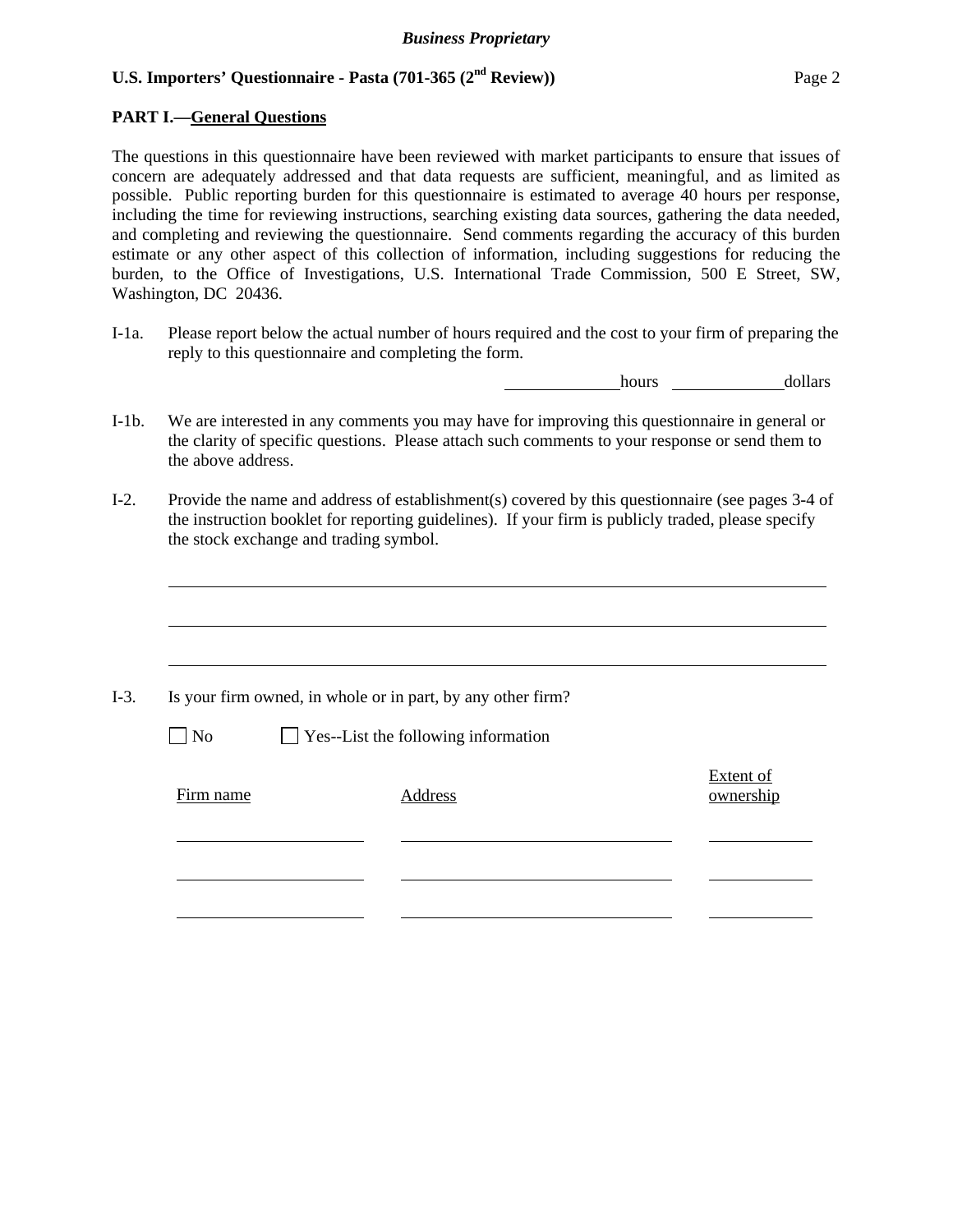# **PART I.—General Questions--***Continued*

I-4. Does your firm have any related firms, either domestic or foreign, which are engaged in importing certain dry pasta from Italy and Turkey into the United States or which are engaged in exporting all certain dry pasta from Italy and Turkey to the United States?

| Firm name                        | <b>Address</b>                                                                             | Affiliation                                                                                                                                                                                            |
|----------------------------------|--------------------------------------------------------------------------------------------|--------------------------------------------------------------------------------------------------------------------------------------------------------------------------------------------------------|
|                                  |                                                                                            |                                                                                                                                                                                                        |
| <b>United States?</b>            | Does your firm have any related firms, either domestic or foreign, which are engaged in    | importing certain dry pasta from countries other than Italy and Turkey into the United States or<br>which are engaged in exporting certain dry pasta from countries other than Italy and Turkey to the |
| No                               | Yes--List the following information                                                        |                                                                                                                                                                                                        |
| Firm name                        | <b>Address</b>                                                                             | Affiliation                                                                                                                                                                                            |
|                                  |                                                                                            |                                                                                                                                                                                                        |
|                                  |                                                                                            |                                                                                                                                                                                                        |
|                                  |                                                                                            |                                                                                                                                                                                                        |
|                                  |                                                                                            |                                                                                                                                                                                                        |
| production of certain dry pasta? |                                                                                            | Does your firm have any related firms, either domestic or foreign, which are engaged in the                                                                                                            |
| N <sub>o</sub>                   | $\Box$ Yes--List the following information                                                 |                                                                                                                                                                                                        |
| Firm name                        | Address                                                                                    | Affiliation                                                                                                                                                                                            |
|                                  |                                                                                            |                                                                                                                                                                                                        |
|                                  |                                                                                            |                                                                                                                                                                                                        |
|                                  |                                                                                            |                                                                                                                                                                                                        |
| answer may be applicable.        | Please indicate the nature of your firm's importing operations on dry pasta. More than one |                                                                                                                                                                                                        |
| Importer of record               |                                                                                            | Takes title to the imported product(s)                                                                                                                                                                 |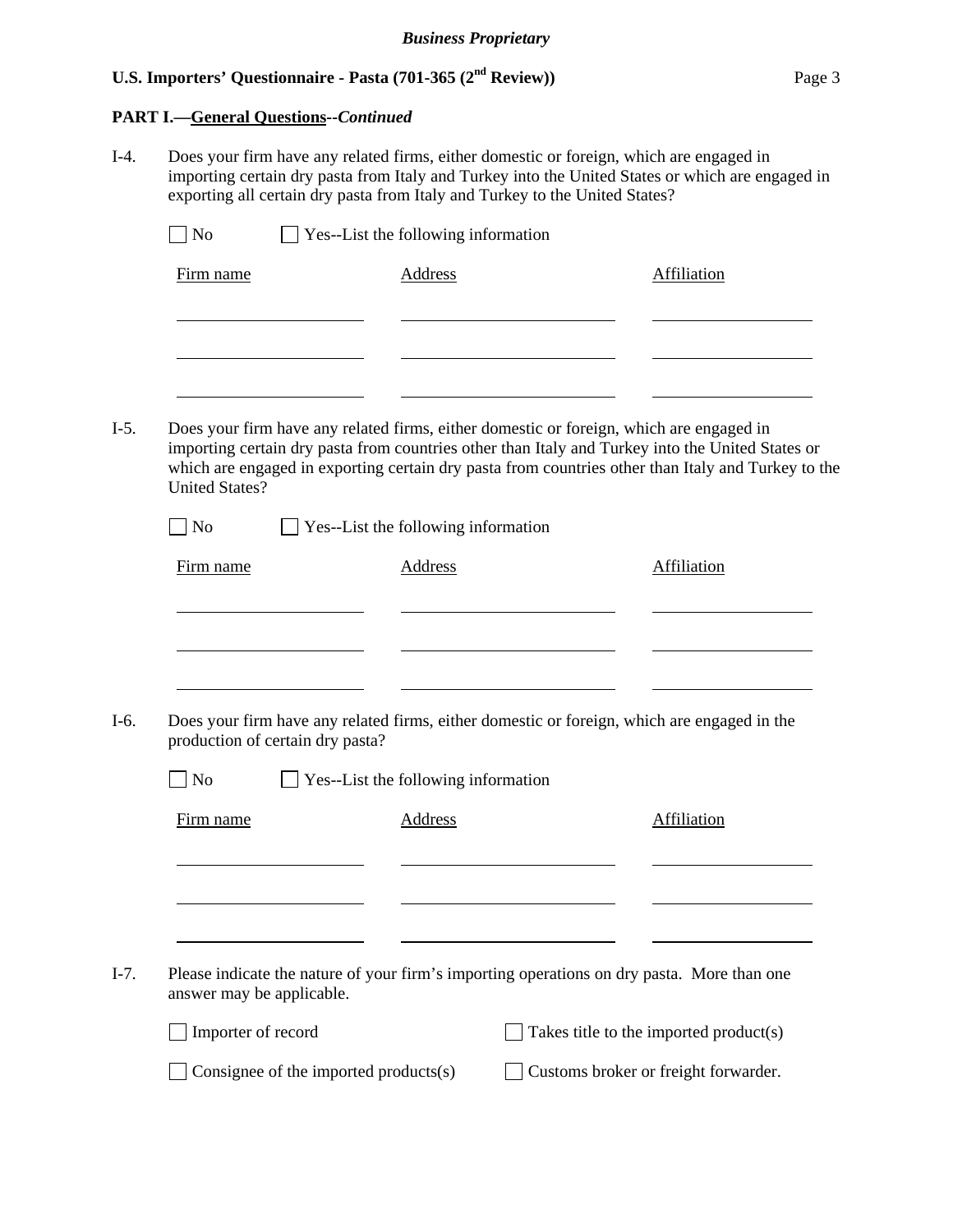# **PART I.—General Questions***--Continued*

I-8. If your firm is an importer of record of certain dry pasta but is **not** the consignee, please list the consignees below (company name, address, telephone, and individual to contact).

| Firm name                                       | <b>Address</b>                                                                                                                                                                                                                                                                      | Contact person and phone<br>number |
|-------------------------------------------------|-------------------------------------------------------------------------------------------------------------------------------------------------------------------------------------------------------------------------------------------------------------------------------------|------------------------------------|
|                                                 |                                                                                                                                                                                                                                                                                     |                                    |
| from, foreign trade zones or bonded warehouses. | Please indicate whether your firm enters certain dry pasta into, or withdraws such merchandise                                                                                                                                                                                      |                                    |
| Foreign trade zones                             | $\overline{N}$<br>Yes—list location(s):                                                                                                                                                                                                                                             |                                    |
| <b>Bonded warehouses</b>                        | N <sub>0</sub><br>Yes—list location(s):                                                                                                                                                                                                                                             |                                    |
| under bond) program.                            | Please indicate whether your firm imports certain dry pasta under the TIB (temporary importation                                                                                                                                                                                    |                                    |
| Yes<br>$\vert$ No                               |                                                                                                                                                                                                                                                                                     |                                    |
|                                                 | In Parts II and III of this questionnaire we request a copy of your company's business plan. Does<br>your company or any related firm have a business plan or any internal documents that describe,<br>discuss, or analyze expected future market conditions for certain dry pasta? |                                    |
| ] No                                            | $\perp$ Yes—Please provide the requested documents. If you are not providing the<br>requested documents, please explain why not.                                                                                                                                                    |                                    |
|                                                 | To your knowledge, have the products subject to this review been the subject of any other import                                                                                                                                                                                    |                                    |
|                                                 | relief investigations in the United States or in any other countries?                                                                                                                                                                                                               |                                    |
| $\Box$ No                                       | Yes-Please specify.                                                                                                                                                                                                                                                                 |                                    |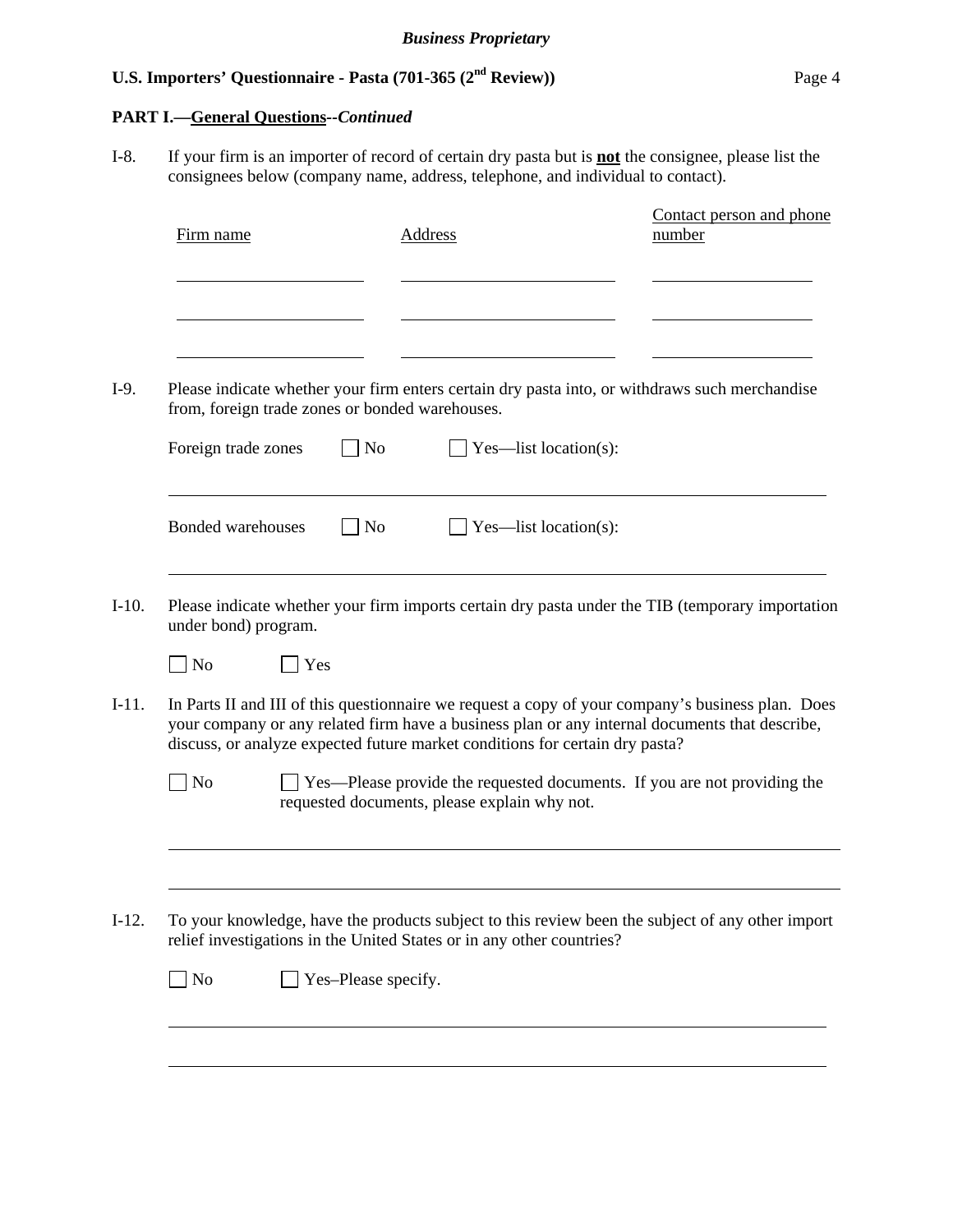### **PART II.—TRADE AND RELATED INFORMATION**

Further information on this part of the questionnaire can be obtained from Michael Szustakowksi (202-205-3188. mgs@usitc.gov). **Supply all data requested on a calendar-year basis.**

II-1. Who should be contacted regarding the requested trade and related information?

Company contact:

 $\overline{a}$ 

 $\overline{a}$ 

 $\overline{a}$ 

 $\overline{a}$ 

Name and title

 $\frac{1}{2}$ Phone number

E-mail address

II-2. Has your firm experienced any plant openings, relocations, expansions, acquisitions, consolidations, closures, or prolonged shutdowns because of strikes or equipment failure, or any other change in the character of your operations or organization relating to the importation of certain dry pasta since January 1, 2001?

No  $\Box$  Yes–Supply details as to the time, nature, and significance of such changes.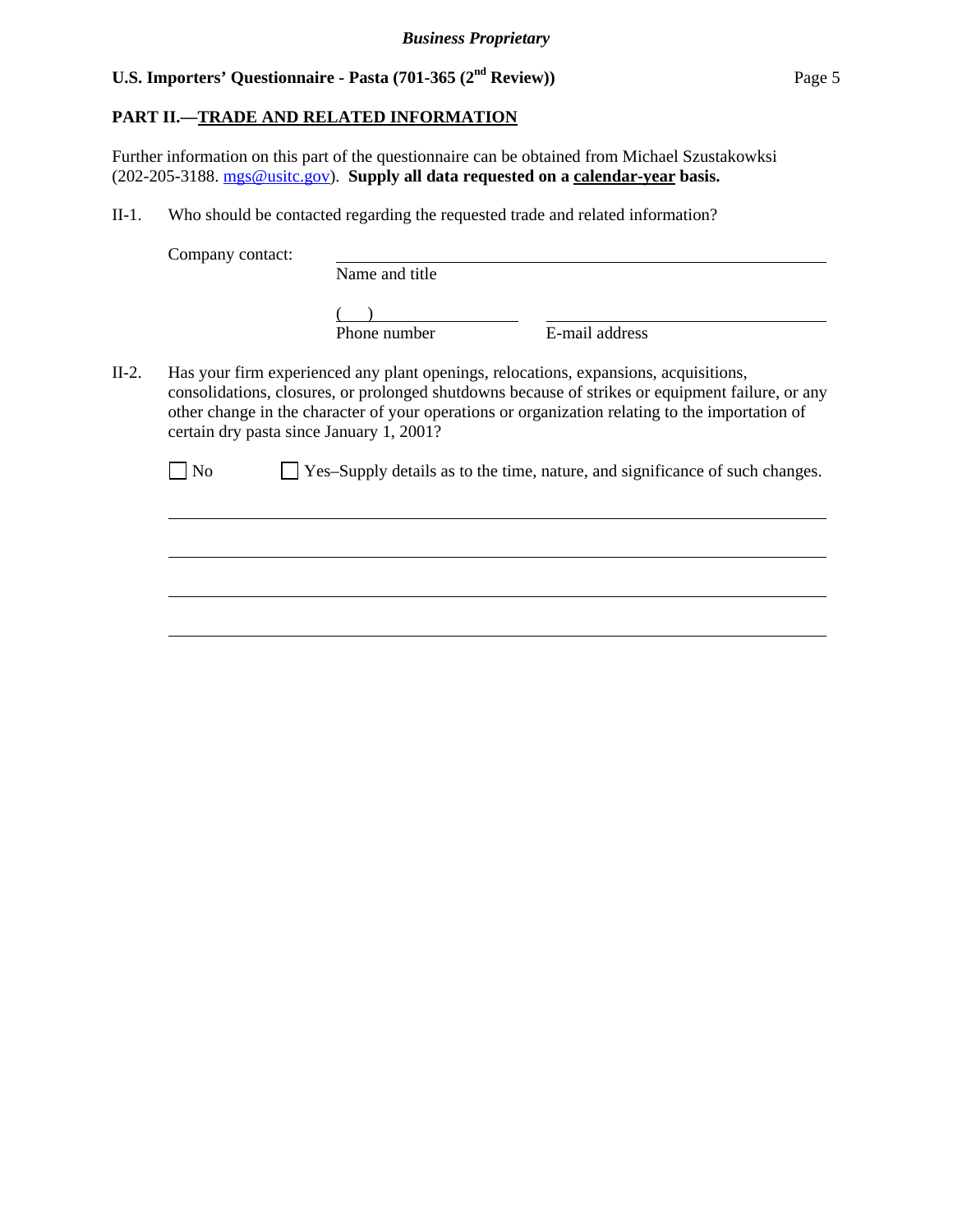# **PART II.—TRADE AND RELATED INFORMATION***--Continued*

|                | Does your firm anticipate any changes in the character of your operations or organization (as<br>noted above) relating to the importation of certain dry pasta in the future?                                                                                                                     |  |  |  |  |  |  |
|----------------|---------------------------------------------------------------------------------------------------------------------------------------------------------------------------------------------------------------------------------------------------------------------------------------------------|--|--|--|--|--|--|
| N <sub>o</sub> | Yes-Supply details as to the time, nature, and significance of such changes<br>and provide underlying assumptions, along with relevant portions of<br>business plans or other supporting documentation, that address this<br>issue.                                                               |  |  |  |  |  |  |
|                |                                                                                                                                                                                                                                                                                                   |  |  |  |  |  |  |
|                | Would your firm anticipate any changes in the character of your operations or organization (as<br>noted above) relating to the importation of certain dry pasta in the future if the antidumping and<br>countervailing duty orders on certain dry pasta from Italy and Turkey were to be revoked? |  |  |  |  |  |  |
| N <sub>o</sub> | Yes-Supply details as to the time, nature, and significance of such changes<br>and provide underlying assumptions, along with relevant portions of<br>business plans or other supporting documentation, that address this<br>issue.                                                               |  |  |  |  |  |  |
|                | Has your firm imported or arranged for the importation of certain dry pasta from Italy and Turkey                                                                                                                                                                                                 |  |  |  |  |  |  |
|                | for delivery after March 31, 2007                                                                                                                                                                                                                                                                 |  |  |  |  |  |  |
| No             | Yes-Indicate when such orders are to be delivered and the quantities<br>involved.                                                                                                                                                                                                                 |  |  |  |  |  |  |
|                |                                                                                                                                                                                                                                                                                                   |  |  |  |  |  |  |
|                | If your firm also produces dry pasta in the United States, please indicate your reasons for<br>importing this certain dry pasta. If your reasons differ by source, please elaborate.                                                                                                              |  |  |  |  |  |  |
|                |                                                                                                                                                                                                                                                                                                   |  |  |  |  |  |  |
|                |                                                                                                                                                                                                                                                                                                   |  |  |  |  |  |  |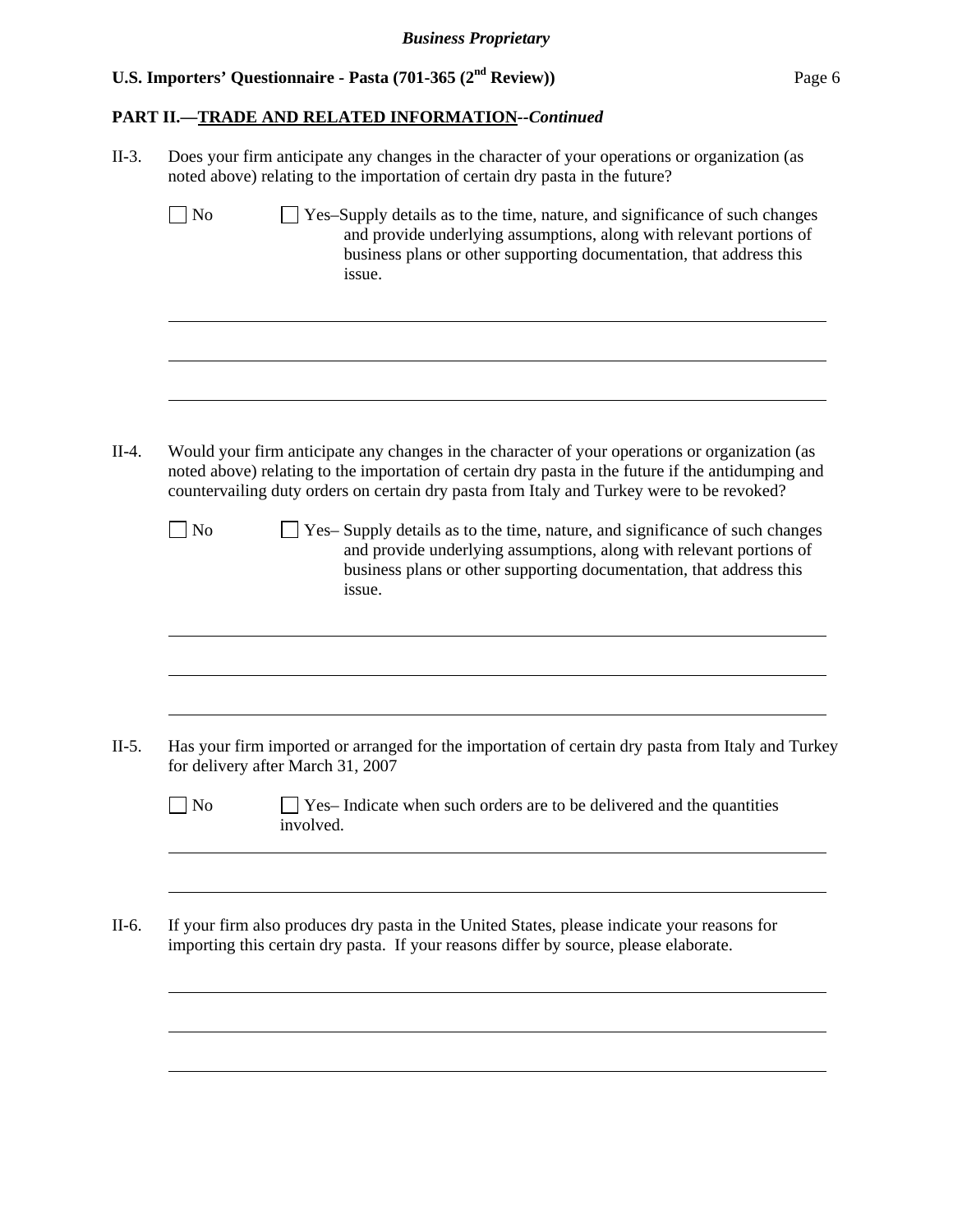# **PART II.—TRADE AND RELATED INFORMATION***--Continued*

II-7a. **IMPORTS BY SOURCE**.--Report your firm's imports and your firm's shipments and inventories of dry pasta imported by your firm during 2001-2006. (See definitions in the instruction booklet.) **Report separately for Italy (Lensi and all other firms), Turkey, and for other (certain dry pasta from sources other than Turkey and Italy; and other dry pasta from** *all* **sources, including Turkey and Italy). If completing this questionnaire electronically, copy and paste the following table for as many pages as you need and place and "X" next to the country for which you are reporting in the space provided. If completing this questionnaire as a hard copy, photocopy as many pages as you need and identify the country for which you are reporting in the space provided.** 

\_\_ Italy (certain dry pasta-Lensi) \_\_ Italy (certain dry pasta all other) \_\_ Turkey (certain dry pasta)

\_\_ Other (certain dry pasta from all other sources combined) \_\_ Other (other dry pasta from all sources combined)

| Quantity (in 1,000 pounds) and value (in \$1,000)                                                                                                                                                                                                                                                                                                                                                                                                                                                                                 |      |      |      |      |      |        |  |  |
|-----------------------------------------------------------------------------------------------------------------------------------------------------------------------------------------------------------------------------------------------------------------------------------------------------------------------------------------------------------------------------------------------------------------------------------------------------------------------------------------------------------------------------------|------|------|------|------|------|--------|--|--|
| <b>Item</b>                                                                                                                                                                                                                                                                                                                                                                                                                                                                                                                       | 2001 | 2002 | 2003 | 2004 | 2005 | 2006   |  |  |
| <b>Beginning-of-period inventories</b>                                                                                                                                                                                                                                                                                                                                                                                                                                                                                            |      |      |      |      |      |        |  |  |
| (quantity)                                                                                                                                                                                                                                                                                                                                                                                                                                                                                                                        |      |      |      |      |      |        |  |  |
| <b>Imports</b>                                                                                                                                                                                                                                                                                                                                                                                                                                                                                                                    |      |      |      |      |      |        |  |  |
| Quantity of imports                                                                                                                                                                                                                                                                                                                                                                                                                                                                                                               |      |      |      |      |      |        |  |  |
| Value of imports                                                                                                                                                                                                                                                                                                                                                                                                                                                                                                                  |      |      |      |      |      |        |  |  |
| U.S. shipments:                                                                                                                                                                                                                                                                                                                                                                                                                                                                                                                   |      |      |      |      |      |        |  |  |
| <b>Commercial shipments:</b>                                                                                                                                                                                                                                                                                                                                                                                                                                                                                                      |      |      |      |      |      |        |  |  |
| Quantity of commercial shipments                                                                                                                                                                                                                                                                                                                                                                                                                                                                                                  |      |      |      |      |      |        |  |  |
| Value of commercial shipments                                                                                                                                                                                                                                                                                                                                                                                                                                                                                                     |      |      |      |      |      |        |  |  |
| Internal consumption/<br><b>Transfers to related firms:</b>                                                                                                                                                                                                                                                                                                                                                                                                                                                                       |      |      |      |      |      |        |  |  |
| Quantity of internal cons/transfers                                                                                                                                                                                                                                                                                                                                                                                                                                                                                               |      |      |      |      |      |        |  |  |
| Value <sup>2</sup> of internal cons/transfers                                                                                                                                                                                                                                                                                                                                                                                                                                                                                     |      |      |      |      |      |        |  |  |
| Export shipments: <sup>3</sup>                                                                                                                                                                                                                                                                                                                                                                                                                                                                                                    |      |      |      |      |      |        |  |  |
| Quantity of exports                                                                                                                                                                                                                                                                                                                                                                                                                                                                                                               |      |      |      |      |      |        |  |  |
| Value of exports                                                                                                                                                                                                                                                                                                                                                                                                                                                                                                                  |      |      |      |      |      |        |  |  |
| End-of-period inventories <sup>4</sup> (quantity)                                                                                                                                                                                                                                                                                                                                                                                                                                                                                 |      |      |      |      |      |        |  |  |
| <b>Channels of distribution:</b>                                                                                                                                                                                                                                                                                                                                                                                                                                                                                                  |      |      |      |      |      |        |  |  |
| U.S. shipments to distributors (quantity)                                                                                                                                                                                                                                                                                                                                                                                                                                                                                         |      |      |      |      |      |        |  |  |
| U.S. shipments to end users/retailers<br>(quantity)                                                                                                                                                                                                                                                                                                                                                                                                                                                                               |      |      |      |      |      |        |  |  |
| <sup>1</sup> Please identify these sources and type of pasta:                                                                                                                                                                                                                                                                                                                                                                                                                                                                     |      |      |      |      |      |        |  |  |
| <sup>2</sup> Please identify the foreign producers, if known:                                                                                                                                                                                                                                                                                                                                                                                                                                                                     |      |      |      |      |      |        |  |  |
| <sup>3</sup> Sales to related firms (including internal consumption) must be valued at fair market value. In the event that you use a different<br>basis for valuing these sales within your company, please specify that basis (e.g., cost, cost plus, etc.) and provide value data using that<br>basis for 2001-06: the state of the state of the state of the state of the state of the state of the state of the state of the state of the state of the state of the state of the state of the state of the state of the stat |      |      |      |      |      |        |  |  |
| <sup>4</sup> Identify, by quantity, your principal export markets for 2006: Country: _____, ____% of exports; Country: ____, _______% of exports; Country: _____, _____% of exports; Country: _____, ____% of exports.<br><sup>5</sup> Reconciliat<br>inventories, plus imports, less total shipments, equals end-of-period inventories. Do the data reported reconcile?<br>□ Yes □ No--Please explain: _                                                                                                                         |      |      |      |      |      | $%$ of |  |  |
|                                                                                                                                                                                                                                                                                                                                                                                                                                                                                                                                   |      |      |      |      |      |        |  |  |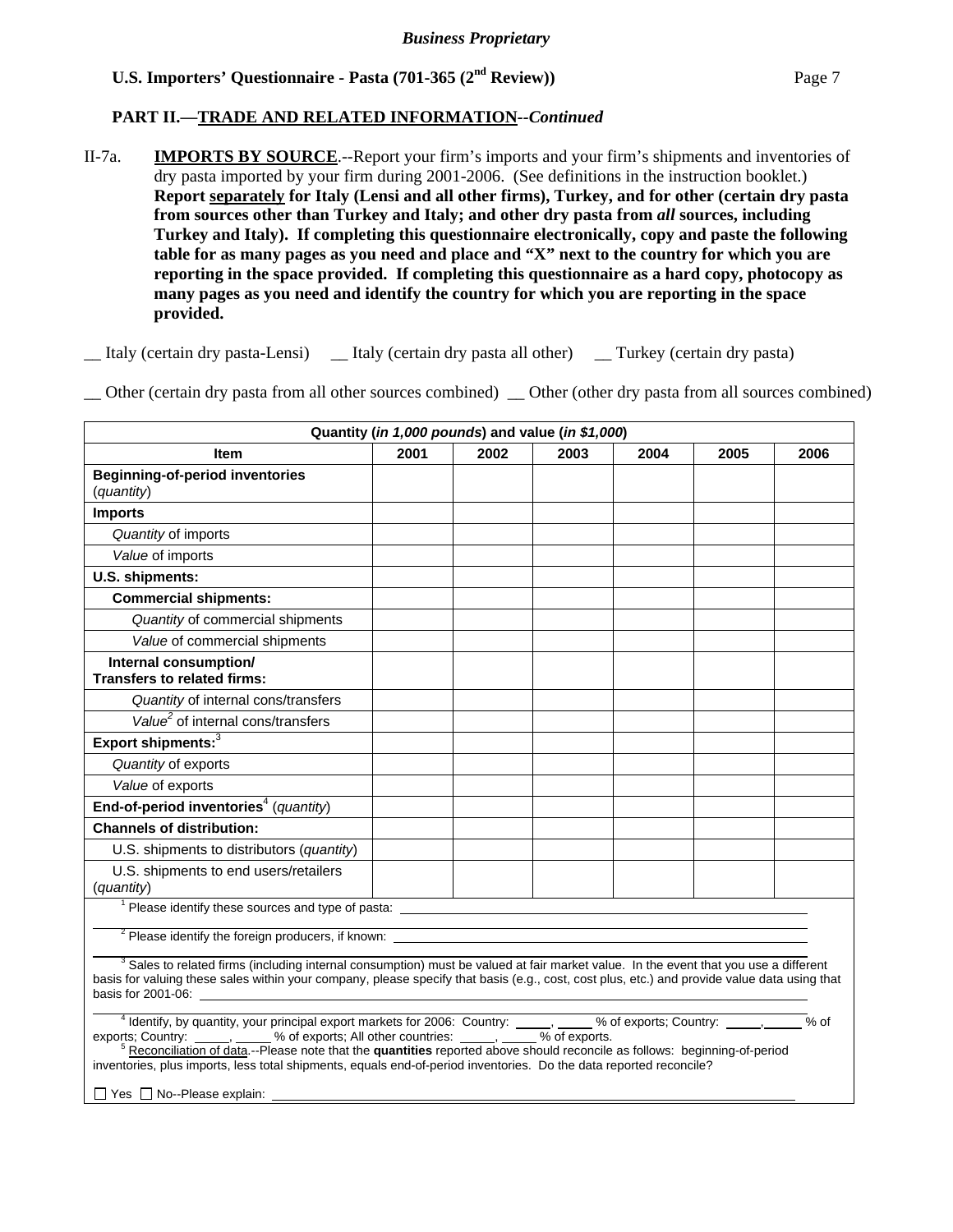### **PART II.—TRADE AND RELATED INFORMATION***--Continued*

II-7b. **IMPORTS BY SOURCE**.-- Report your firm's imports and your firm's shipments and inventories of all dry pasta imported by your firm during the specified January-March periods. (See definitions in the instruction booklet.) **Report separately for Italy (Lensi and all other firms), Turkey, and for other (certain dry pasta from sources other than Turkey and Italy; and other dry pasta from** *all* **sources, including Turkey and Italy). If completing this questionnaire electronically, copy and paste the following table for as many pages as you need and place an "X" next to the country for which you are reporting in the space provided. If completing this questionnaire as a hard copy, photocopy as many pages as you need and identify the country for which you are reporting in the space provided.** 

\_\_ Italy (certain dry pasta-Lensi) \_\_ Italy (certain dry pasta all other) \_\_ Turkey (certain dry pasta)

\_\_ Other (certain dry pasta from all other sources combined) \_\_ Other (other dry pasta from all sources combined)

| Quantity (in 1,000 pounds) and value (in \$1,000)                                                                                                                                                                                                                                                                                                                                                                                                                                                         |                    |                    |  |  |  |  |  |
|-----------------------------------------------------------------------------------------------------------------------------------------------------------------------------------------------------------------------------------------------------------------------------------------------------------------------------------------------------------------------------------------------------------------------------------------------------------------------------------------------------------|--------------------|--------------------|--|--|--|--|--|
| <b>Item</b>                                                                                                                                                                                                                                                                                                                                                                                                                                                                                               | January-March 2006 | January-March 2007 |  |  |  |  |  |
| <b>Beginning-of-period inventories</b><br>(quantity)                                                                                                                                                                                                                                                                                                                                                                                                                                                      |                    |                    |  |  |  |  |  |
| <b>Imports</b>                                                                                                                                                                                                                                                                                                                                                                                                                                                                                            |                    |                    |  |  |  |  |  |
| Quantity of imports                                                                                                                                                                                                                                                                                                                                                                                                                                                                                       |                    |                    |  |  |  |  |  |
| Value of imports                                                                                                                                                                                                                                                                                                                                                                                                                                                                                          |                    |                    |  |  |  |  |  |
| U.S. shipments:                                                                                                                                                                                                                                                                                                                                                                                                                                                                                           |                    |                    |  |  |  |  |  |
| <b>Commercial shipments:</b>                                                                                                                                                                                                                                                                                                                                                                                                                                                                              |                    |                    |  |  |  |  |  |
| Quantity of commercial shipments                                                                                                                                                                                                                                                                                                                                                                                                                                                                          |                    |                    |  |  |  |  |  |
| Value of commercial shipments                                                                                                                                                                                                                                                                                                                                                                                                                                                                             |                    |                    |  |  |  |  |  |
| Internal consumption/<br><b>Transfers to related firms:</b>                                                                                                                                                                                                                                                                                                                                                                                                                                               |                    |                    |  |  |  |  |  |
| Quantity of internal cons/transfers                                                                                                                                                                                                                                                                                                                                                                                                                                                                       |                    |                    |  |  |  |  |  |
| Value <sup>2</sup> of internal cons/transfers                                                                                                                                                                                                                                                                                                                                                                                                                                                             |                    |                    |  |  |  |  |  |
| Export shipments: <sup>3</sup>                                                                                                                                                                                                                                                                                                                                                                                                                                                                            |                    |                    |  |  |  |  |  |
| Quantity of exports                                                                                                                                                                                                                                                                                                                                                                                                                                                                                       |                    |                    |  |  |  |  |  |
| Value of exports                                                                                                                                                                                                                                                                                                                                                                                                                                                                                          |                    |                    |  |  |  |  |  |
| End-of-period inventories <sup>4</sup> (quantity)                                                                                                                                                                                                                                                                                                                                                                                                                                                         |                    |                    |  |  |  |  |  |
| <b>Channels of distribution:</b>                                                                                                                                                                                                                                                                                                                                                                                                                                                                          |                    |                    |  |  |  |  |  |
| U.S. shipments to distributors (quantity)                                                                                                                                                                                                                                                                                                                                                                                                                                                                 |                    |                    |  |  |  |  |  |
| U.S. shipments to end users/retailers<br>(quantity)                                                                                                                                                                                                                                                                                                                                                                                                                                                       |                    |                    |  |  |  |  |  |
| <sup>1</sup> Please identify these sources and type of pasta: __________                                                                                                                                                                                                                                                                                                                                                                                                                                  |                    |                    |  |  |  |  |  |
| <sup>2</sup> Please identify the foreign producers, if known:                                                                                                                                                                                                                                                                                                                                                                                                                                             |                    |                    |  |  |  |  |  |
| <sup>3</sup> Sales to related firms (including internal consumption) must be valued at fair market value. In the event that you use a different<br>basis for valuing these sales within your company, please specify that basis (e.g., cost, cost plus, etc.) and provide value data using that                                                                                                                                                                                                           |                    |                    |  |  |  |  |  |
| <sup>4</sup> Identify, by quantity, your principal export markets for Jan.-Mar. 2007: Country: ____, ____% of exports; Country: ____,<br>% of exports; Country: _____, ____ % of exports; All other countries: _____, ____ % of exports.<br><u>S Reconciliation of data</u> --Please note that the <b>quantities</b> reported above should reconcile as follows: beginning-of-perio<br>inventories, plus imports, less total shipments, equals end-of-period inventories. Do the data reported reconcile? |                    |                    |  |  |  |  |  |
| □ Yes □ No--Please explain: ____                                                                                                                                                                                                                                                                                                                                                                                                                                                                          |                    |                    |  |  |  |  |  |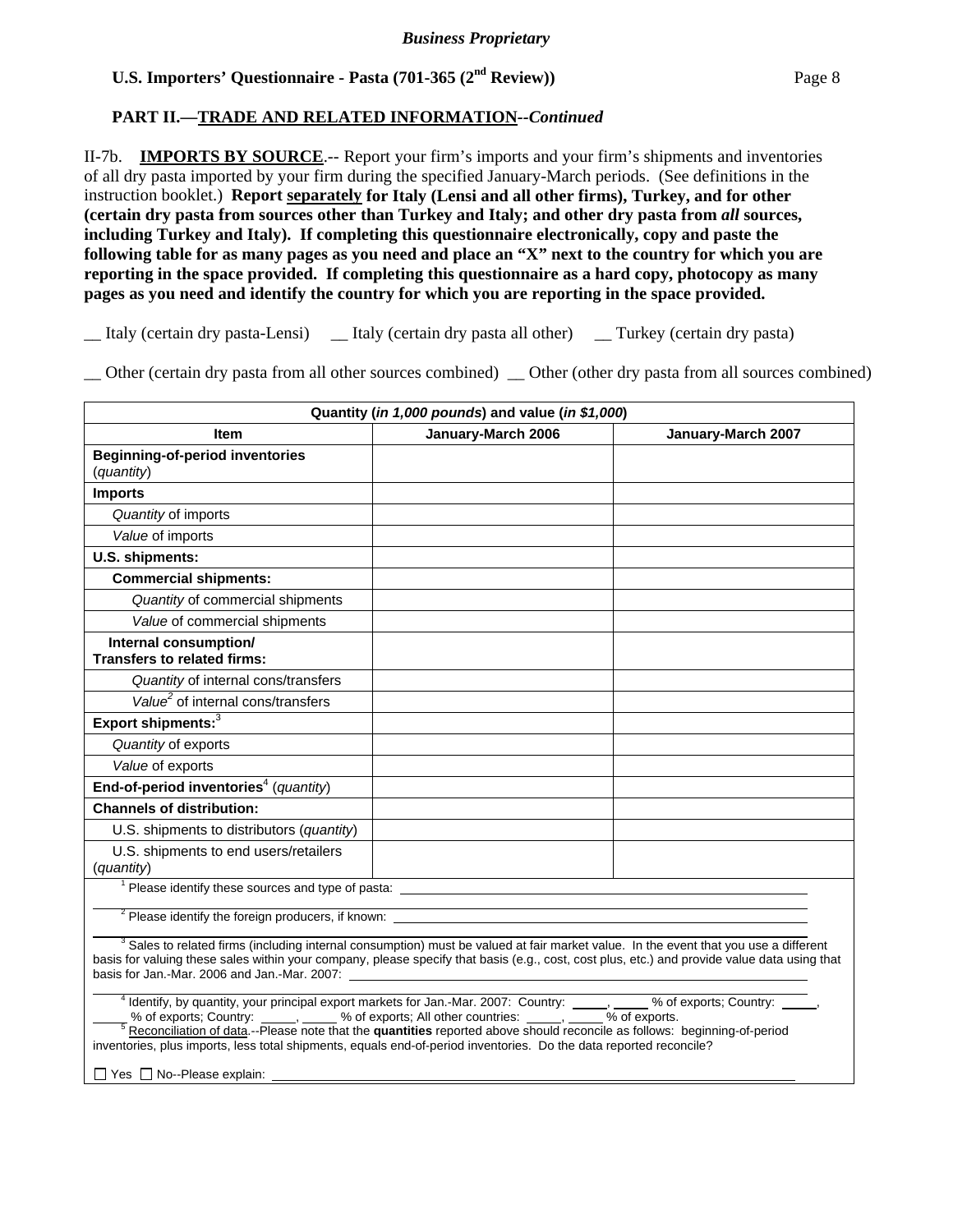### **PART II.—TRADE AND RELATED INFORMATION***--Continued*

II-8. CHANNELS OF DISTRIBUTION.--Report your firm's **estimated quantity and value** of U.S. shipments of the **dry pasta** imported by your firm. (See definitions in the instruction booklet.) **Report separately for Italy (Lensi and all other firms), Turkey, and for other (certain dry pasta from sources other than Turkey and Italy; and other dry pasta from** *all* **sources, including Turkey and Italy). If completing this questionnaire electronically, copy and paste the following table for as many pages as you need and place an "X" next to the country for which you are reporting in the space provided. If completing this questionnaire as a hard copy, photocopy as many pages as you need and identify the country for which you are reporting in the space provided.** 

\_\_ Italy (certain dry pasta-Lensi) \_\_ Italy (certain dry pasta all other) \_\_ Turkey (certain dry pasta)

\_\_ Other (certain dry pasta from all other sources combined) \_\_ Other (other dry pasta from all sources combined)

|                                                                                                                                                              | Quantity (in 1,000 pounds) and value (in \$1,000) |       |          |              |
|--------------------------------------------------------------------------------------------------------------------------------------------------------------|---------------------------------------------------|-------|----------|--------------|
|                                                                                                                                                              | 2001                                              |       | 2006     |              |
| <b>Item</b>                                                                                                                                                  | Quantity                                          | Value | Quantity | <b>Value</b> |
| <b>Retail market:</b>                                                                                                                                        |                                                   |       |          |              |
| Retail grocery store/chains                                                                                                                                  |                                                   |       |          |              |
| Mass merchandisers                                                                                                                                           |                                                   |       |          |              |
| Wholesale clubs                                                                                                                                              |                                                   |       |          |              |
| Specialty distributors                                                                                                                                       |                                                   |       |          |              |
| Direct store delivery distributors (DSDs)                                                                                                                    |                                                   |       |          |              |
| Wholesale distributors                                                                                                                                       |                                                   |       |          |              |
| Other or unknown retail <sup>1</sup>                                                                                                                         |                                                   |       |          |              |
| Food service market:                                                                                                                                         |                                                   |       |          |              |
| Restaurant/cafeterias                                                                                                                                        |                                                   |       |          |              |
| Institutional users                                                                                                                                          |                                                   |       |          |              |
| Food service distributors                                                                                                                                    |                                                   |       |          |              |
| Other or unknown food service <sup>2</sup>                                                                                                                   |                                                   |       |          |              |
| <b>Industrial use</b><br>(including your company transfers):                                                                                                 |                                                   |       |          |              |
| Soup (canned and dry)                                                                                                                                        |                                                   |       |          |              |
| Shelf-stable prepared<br>pasta dishes                                                                                                                        |                                                   |       |          |              |
| Dry macaroni & cheese mixes                                                                                                                                  |                                                   |       |          |              |
| Other or unknown industrial <sup>3</sup>                                                                                                                     |                                                   |       |          |              |
| Shipments to other U.S. producers <sup>4</sup>                                                                                                               |                                                   |       |          |              |
| TOTAL <sup>5</sup>                                                                                                                                           |                                                   |       |          |              |
|                                                                                                                                                              |                                                   |       |          |              |
|                                                                                                                                                              |                                                   |       |          |              |
|                                                                                                                                                              |                                                   |       |          |              |
| <sup>4</sup> Shipments to other U.S. producers of pasta, such as under toll agreements or "co-packing" agreements.                                           |                                                   |       |          |              |
| <sup>5</sup> Total should equal the total quantity of U.S. shipments (commercial and internal consumption/company transfers) reported for<br>question II-9a. |                                                   |       |          |              |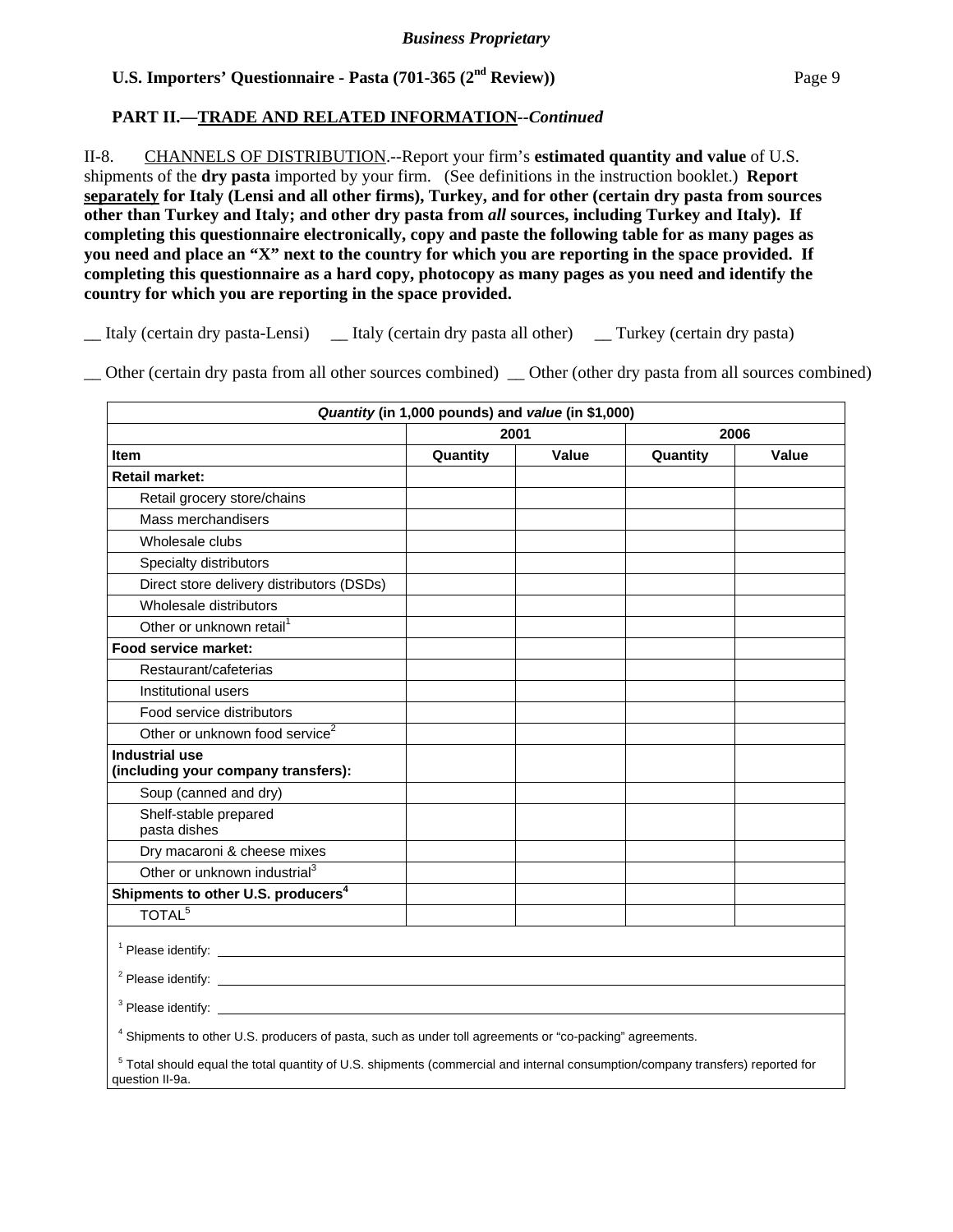# **PART II.—TRADE AND RELATED INFORMATION***--Continued*

| II-9.    | Describe the significance of the existing antidumping and countervailing duty orders covering<br>imports of certain dry pasta from Italy and Turkey in terms of its effect on your firm's imports,<br>U.S. shipments of imports, and inventories. You may wish to compare your firm's operations<br>before and after the imposition of the order. |  |  |  |  |  |
|----------|---------------------------------------------------------------------------------------------------------------------------------------------------------------------------------------------------------------------------------------------------------------------------------------------------------------------------------------------------|--|--|--|--|--|
|          |                                                                                                                                                                                                                                                                                                                                                   |  |  |  |  |  |
| $II-10.$ | Would your firm anticipate any changes in its imports, U.S. shipments of imports, or inventories<br>of dry pasta in the future if the antidumping and countervailing duty orders on certain dry pasta<br>from Italy and Turkey were to be revoked?                                                                                                |  |  |  |  |  |
|          | No<br>Yes---Supply details as to the time, nature, and significance of such changes<br>and provide underlying assumptions, along with relevant portions of<br>business plans or other supporting documentation, for any trends or<br>projections you may provide.                                                                                 |  |  |  |  |  |
|          |                                                                                                                                                                                                                                                                                                                                                   |  |  |  |  |  |
|          |                                                                                                                                                                                                                                                                                                                                                   |  |  |  |  |  |
|          |                                                                                                                                                                                                                                                                                                                                                   |  |  |  |  |  |
|          |                                                                                                                                                                                                                                                                                                                                                   |  |  |  |  |  |
|          |                                                                                                                                                                                                                                                                                                                                                   |  |  |  |  |  |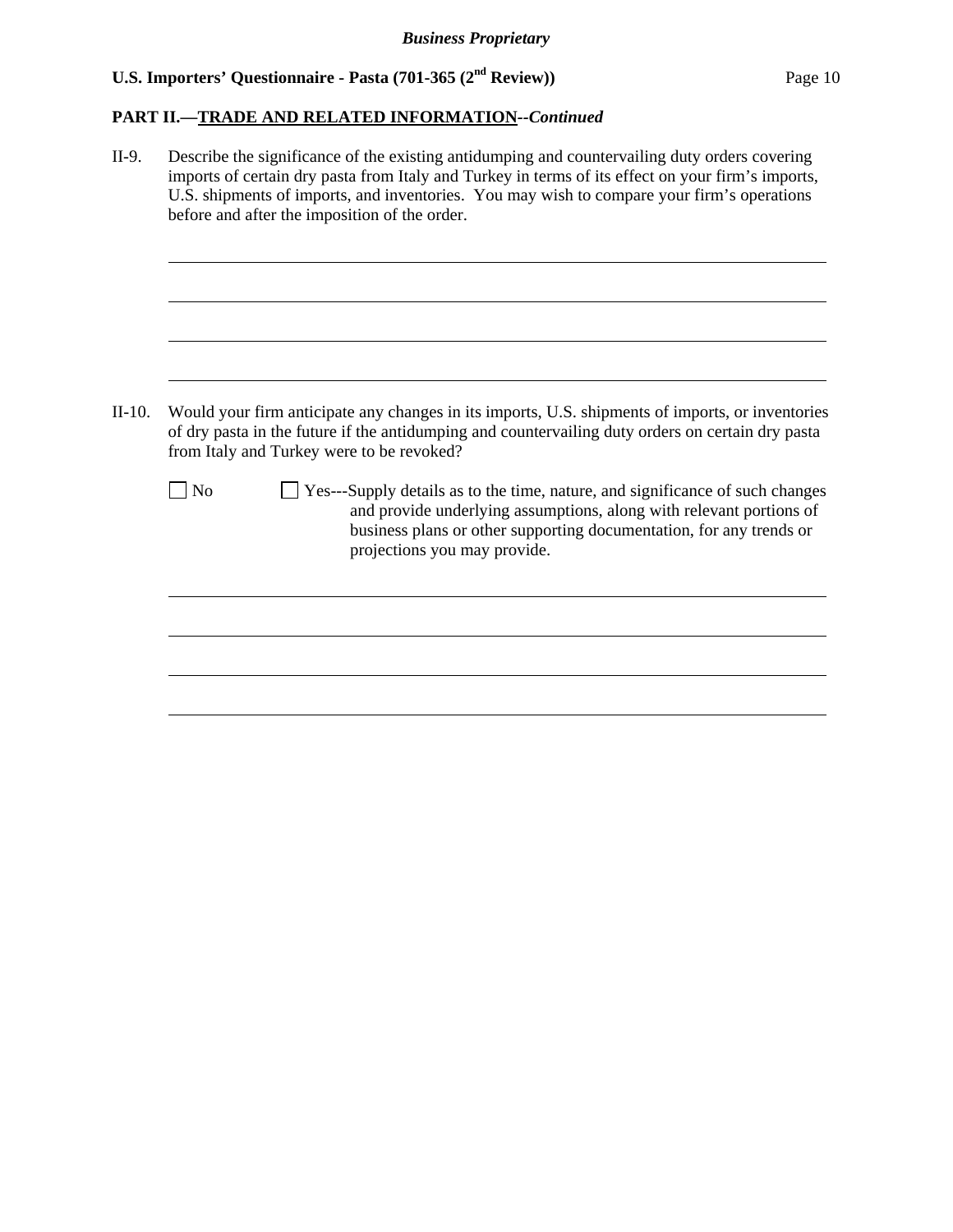# **PART II.—TRADE AND RELATED INFORMATION***--Continued*

II-11. Please provide the quantity and value of U.S. shipments of your firm's U.S. imports of the following dry pasta products during 2001 and 2006. **Report for Italy (for firms other than Lensi), Turkey, and for other (certain dry pasta from sources other than Turkey and Italy; and other dry pasta from** *all* **sources, including Turkey and Italy).** 

|                               | Italy<br>(certain dry pasta, other<br>than Lensi) |                   | <b>Turkey</b><br>(certain dry pasta) |                   | Other<br>(certain dry pasta from<br>all other sources<br>combined and other dry<br>pasta from all sources) |                   |  |
|-------------------------------|---------------------------------------------------|-------------------|--------------------------------------|-------------------|------------------------------------------------------------------------------------------------------------|-------------------|--|
| <b>Item</b>                   | Quantity<br>(1,000)<br>pounds)                    | Value<br>(\$1000) | Quantity<br>(1,000)<br>pounds)       | Value<br>(\$1000) | Quantity<br>(1,000)<br>pounds)                                                                             | Value<br>(\$1000) |  |
| 2001:                         |                                                   |                   |                                      |                   |                                                                                                            |                   |  |
| Dry non-egg pasta:<br>Organic |                                                   |                   |                                      |                   |                                                                                                            |                   |  |
| Non-organic                   |                                                   |                   |                                      |                   |                                                                                                            |                   |  |
| Subtotal                      |                                                   |                   |                                      |                   |                                                                                                            |                   |  |
| Dry egg pasta<br>Organic      |                                                   |                   |                                      |                   |                                                                                                            |                   |  |
| Non-organic                   |                                                   |                   |                                      |                   |                                                                                                            |                   |  |
| Subtotal                      |                                                   |                   |                                      |                   |                                                                                                            |                   |  |
| Total                         |                                                   |                   |                                      |                   |                                                                                                            |                   |  |
| 2006:                         |                                                   |                   |                                      |                   |                                                                                                            |                   |  |
| Dry non-egg pasta:<br>Organic |                                                   |                   |                                      |                   |                                                                                                            |                   |  |
| Non-organic                   |                                                   |                   |                                      |                   |                                                                                                            |                   |  |
| Subtotal                      |                                                   |                   |                                      |                   |                                                                                                            |                   |  |
| Dry egg pasta<br>Organic      |                                                   |                   |                                      |                   |                                                                                                            |                   |  |
| Non-organic                   |                                                   |                   |                                      |                   |                                                                                                            |                   |  |
| Subtotal                      |                                                   |                   |                                      |                   |                                                                                                            |                   |  |
| Total                         |                                                   |                   |                                      |                   |                                                                                                            |                   |  |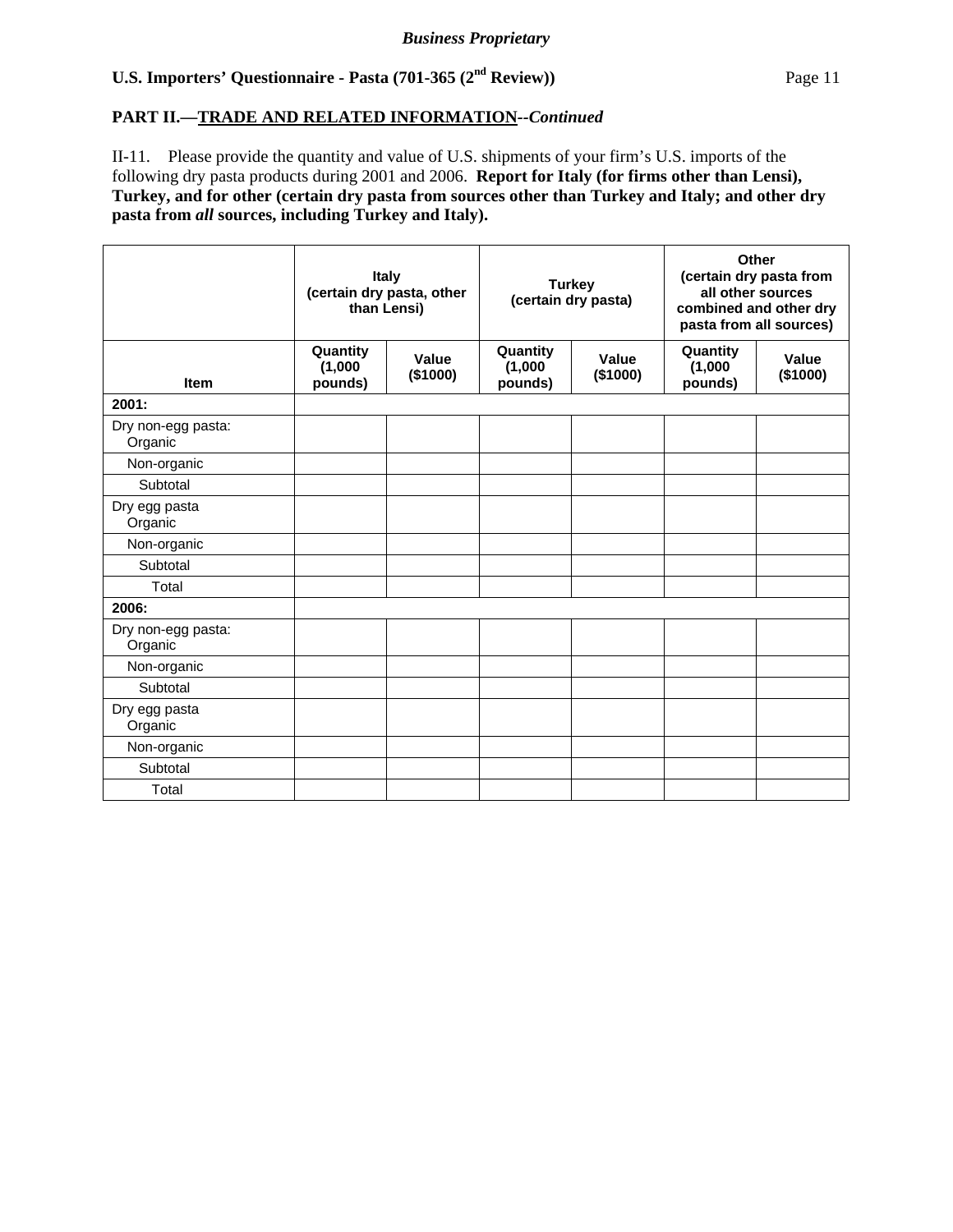# **PART II.—TRADE AND RELATED INFORMATION***--Continued*

II-12. Please provide the quantity and value of U.S. shipments of your firm's U.S. imports of whole wheat pasta (see instructions Booklet) for the specified periods

| (Quantity in 1,000 pounds, value in \$1,000) |                       |      |      |      |      |      |           |      |
|----------------------------------------------|-----------------------|------|------|------|------|------|-----------|------|
|                                              | <b>Calendar years</b> |      |      |      |      |      | Jan.-Mar. |      |
| <b>Item</b>                                  | 2001                  | 2002 | 2003 | 2004 | 2005 | 2006 | 2006      | 2007 |
| <b>Italy</b>                                 |                       |      |      |      |      |      |           |      |
| Quantity                                     |                       |      |      |      |      |      |           |      |
| Value                                        |                       |      |      |      |      |      |           |      |
| <b>Turkey</b>                                |                       |      |      |      |      |      |           |      |
| Quantity                                     |                       |      |      |      |      |      |           |      |
| Value                                        |                       |      |      |      |      |      |           |      |
| All other sources                            |                       |      |      |      |      |      |           |      |
| Quantity                                     |                       |      |      |      |      |      |           |      |
| Value                                        |                       |      |      |      |      |      |           |      |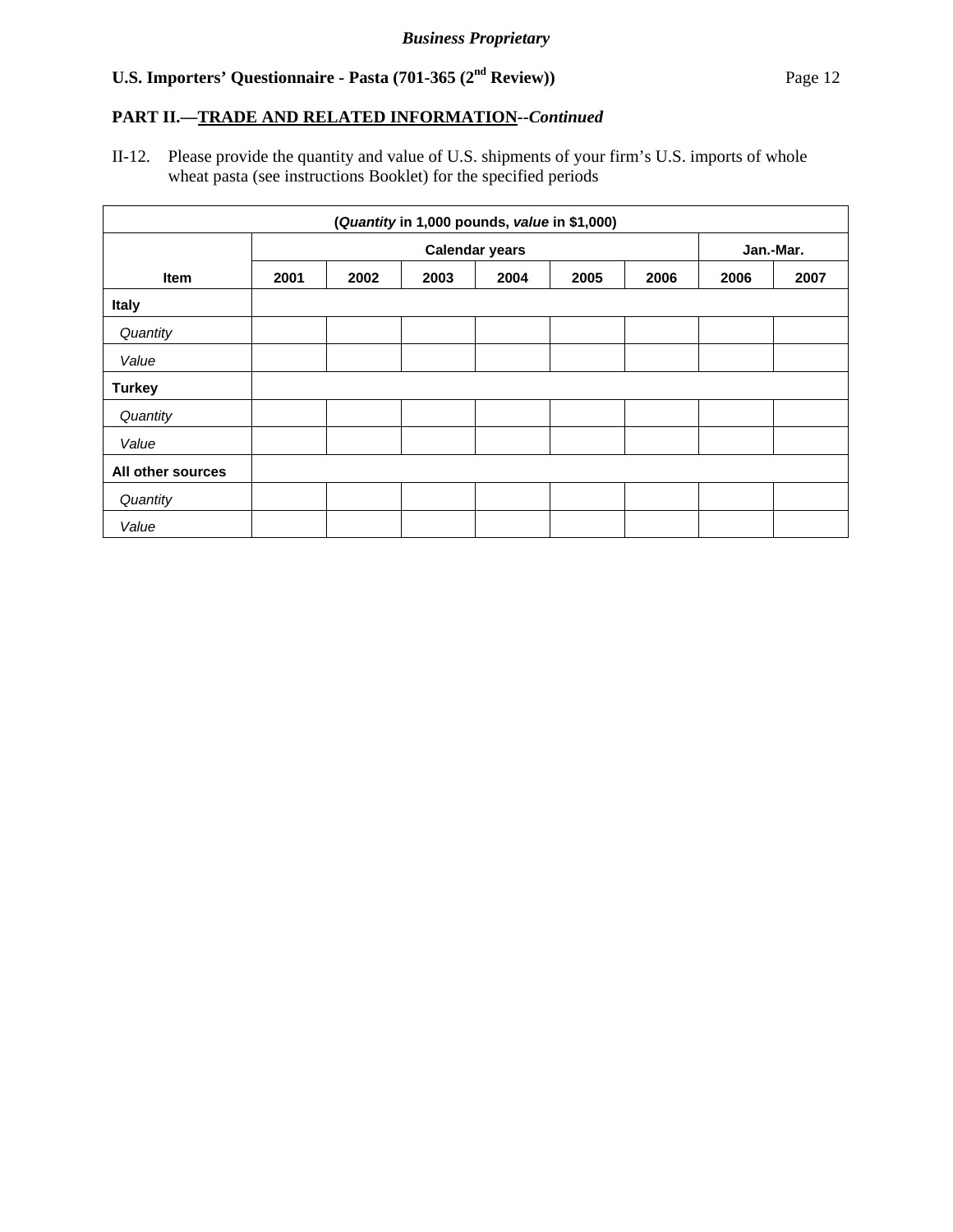# **PART III.—PRICING AND MARKET FACTORS**

Further information on this part of the questionnaire can be obtained from Steve Trost (202-205-3220, steven.trost@usitc.gov).

III-1. Who should be contacted regarding the requested pricing and related information?

Company contact:

Name and title

 $\frac{1}{2}$ Phone number

E-mail address

# **Section III-A.--PRICE DATA**

This section requests quarterly quantity and value data on your firm's U.S. shipments of the following products during January 2001-March 2007. Values should be for arms-length sales to unrelated U.S. customers, f.o.b. U.S. point of shipment, net of returns, refunds, discounts, and credits.

*Product 1***.–Brand-name dry non-egg spaghetti (in 1 lb. pkg)**

# *Product 2***.–Brand name dry non-egg rigatoni (in 1 lb. pkg)**

# *Product 3***.–Brand-name dry non-egg angel hair pasta (in 1 lb. pkg)**

# *Product 4***.–Private-label dry non-egg spaghetti (in 1 lb. pkg)**

Complete a separate page for each of the specified products imported and sold by your firm. Indicate in the space provided the product for which pricing is reported.

Report separately for Italy (Lensi and all other firms), Turkey, and for other (certain dry pasta from sources other than Italy and Turkey; and other dry pasta from *all* sources, including Turkey and Italy).

In addition, report separately for sales to retail grocery stores and sales to distributors.

**If completing this questionnaire electronically, copy and paste the following table for as many pages as you need and place and "X" next to the country and channel for which you are reporting in the space provided. If completing this questionnaire as a hardcopy, photocopy as many pages as you need and identify the country and channel for which you are reporting in the space provided.**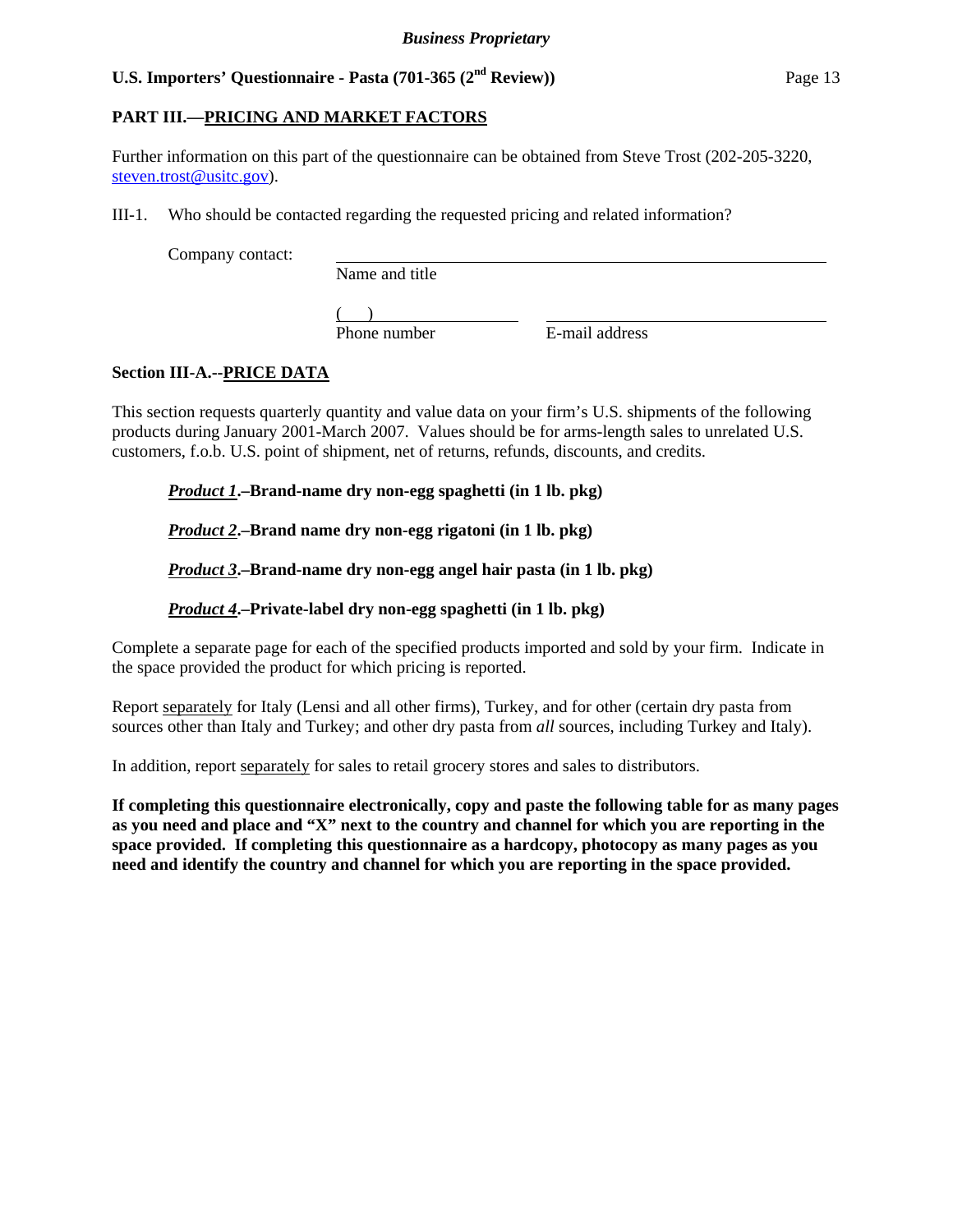# **PART III.—PRICING AND MARKET FACTORS**

**\_\_\_** Sales to retail grocery stores \_\_\_ Sales to distributors

| $- - - -$ | Italy (Lensi) | Italy (all other producers besides Lensi) | Turkey | Other country: |
|-----------|---------------|-------------------------------------------|--------|----------------|
|-----------|---------------|-------------------------------------------|--------|----------------|

| (Quantity in 1,000 pounds, value in dollars) |           |                    |                  |                    |                                                                                                                                               |                    |           |                    |  |
|----------------------------------------------|-----------|--------------------|------------------|--------------------|-----------------------------------------------------------------------------------------------------------------------------------------------|--------------------|-----------|--------------------|--|
| Period of                                    | Product 1 |                    | <b>Product 2</b> |                    | Product 3                                                                                                                                     |                    | Product 4 |                    |  |
| shipment                                     | Quantity  | Value <sup>1</sup> | Quantity         | Value <sup>1</sup> | Quantity                                                                                                                                      | Value <sup>1</sup> |           | Value <sup>1</sup> |  |
| 2001                                         |           |                    |                  |                    |                                                                                                                                               |                    |           |                    |  |
| Jan.-Mar.                                    |           |                    |                  |                    |                                                                                                                                               |                    |           |                    |  |
| Apr.-June                                    |           |                    |                  |                    |                                                                                                                                               |                    |           |                    |  |
| July-Sept.                                   |           |                    |                  |                    |                                                                                                                                               |                    |           |                    |  |
| Oct.-Dec.                                    |           |                    |                  |                    |                                                                                                                                               |                    |           |                    |  |
| 2002<br>Jan.-Mar.                            |           |                    |                  |                    |                                                                                                                                               |                    |           |                    |  |
| Apr.-June                                    |           |                    |                  |                    |                                                                                                                                               |                    |           |                    |  |
| July-Sept.                                   |           |                    |                  |                    |                                                                                                                                               |                    |           |                    |  |
| Oct.-Dec.                                    |           |                    |                  |                    |                                                                                                                                               |                    |           |                    |  |
| 2003<br>Jan.-Mar.                            |           |                    |                  |                    |                                                                                                                                               |                    |           |                    |  |
| Apr.-June                                    |           |                    |                  |                    |                                                                                                                                               |                    |           |                    |  |
| July-Sept.                                   |           |                    |                  |                    |                                                                                                                                               |                    |           |                    |  |
| Oct.-Dec.                                    |           |                    |                  |                    |                                                                                                                                               |                    |           |                    |  |
| 2004                                         |           |                    |                  |                    |                                                                                                                                               |                    |           |                    |  |
| Jan.-Mar.                                    |           |                    |                  |                    |                                                                                                                                               |                    |           |                    |  |
| Apr.-June                                    |           |                    |                  |                    |                                                                                                                                               |                    |           |                    |  |
| July-Sept.                                   |           |                    |                  |                    |                                                                                                                                               |                    |           |                    |  |
| Oct.-Dec.                                    |           |                    |                  |                    |                                                                                                                                               |                    |           |                    |  |
| 2005<br>Jan.-Mar.                            |           |                    |                  |                    |                                                                                                                                               |                    |           |                    |  |
| Apr.-June                                    |           |                    |                  |                    |                                                                                                                                               |                    |           |                    |  |
| July-Sept.                                   |           |                    |                  |                    |                                                                                                                                               |                    |           |                    |  |
| Oct.-Dec.                                    |           |                    |                  |                    |                                                                                                                                               |                    |           |                    |  |
| 2006<br>Jan.-Mar.                            |           |                    |                  |                    |                                                                                                                                               |                    |           |                    |  |
| Apr.-June                                    |           |                    |                  |                    |                                                                                                                                               |                    |           |                    |  |
| July-Sept.                                   |           |                    |                  |                    |                                                                                                                                               |                    |           |                    |  |
| Oct.-Dec.                                    |           |                    |                  |                    |                                                                                                                                               |                    |           |                    |  |
| 2007                                         |           |                    |                  |                    |                                                                                                                                               |                    |           |                    |  |
| Jan.-Mar.                                    |           |                    |                  |                    |                                                                                                                                               |                    |           |                    |  |
|                                              |           |                    |                  |                    | <sup>1</sup> Net values (i.e., gross sales values less all discounts, allowances, rebates, prepaid freight, and the value of returned goods), |                    |           |                    |  |

f.o.b. your U.S. point of shipment.

Note.--If your product does not exactly meet the product specifications but is competitive with the specified product, provide a description of your product:

| Product 1: |  |
|------------|--|
| Product 2: |  |
| Product 3: |  |
| Product 4: |  |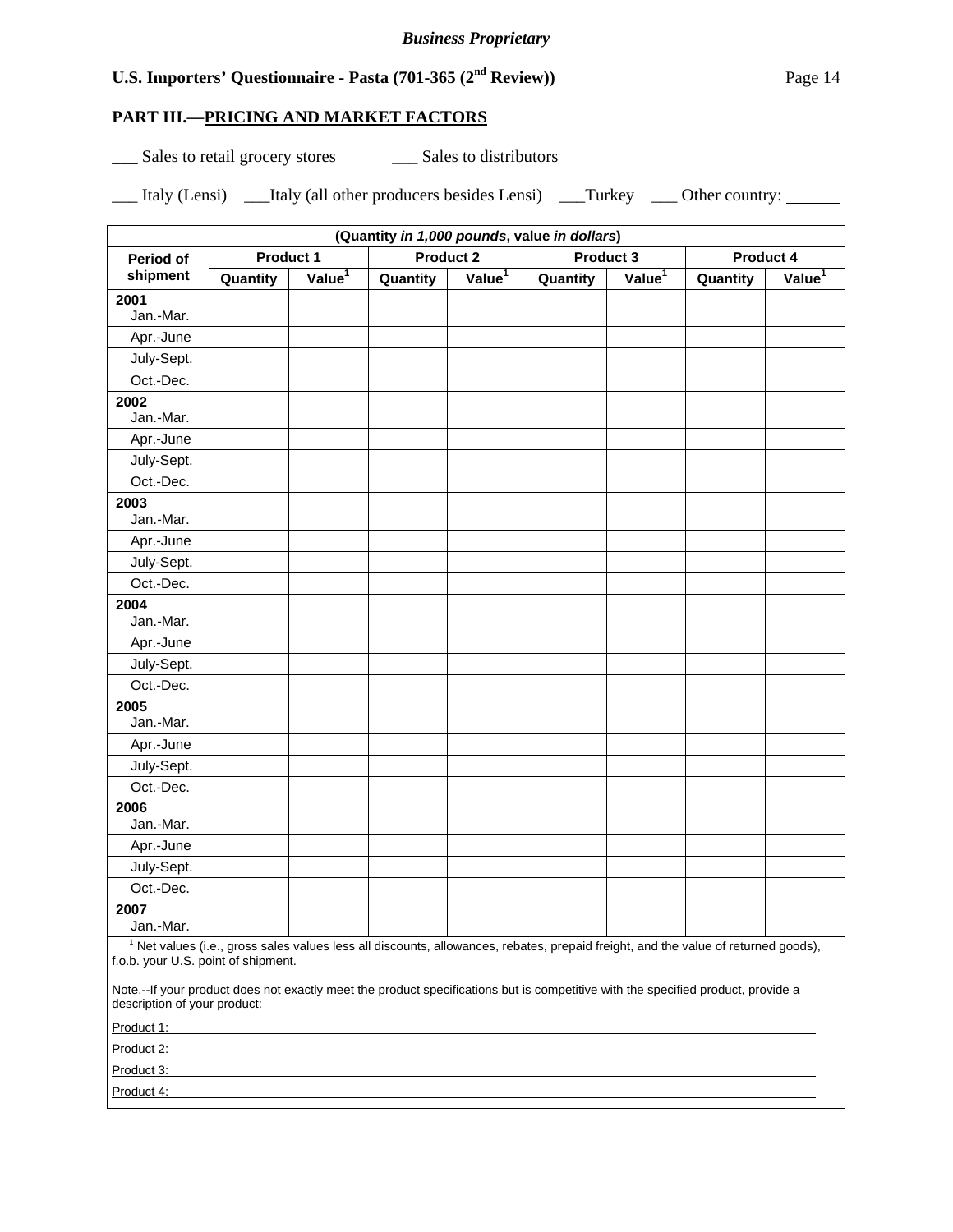### **PART III.—PRICING AND MARKET FACTORS**

l

l

l

l

l

l

l

l

l

l

#### **SECTION III-B.—MARKET FACTORS AND PRICE-RELATED QUESTIONS**

- III-B-1. Please describe how your firm determines the prices that it charges for sales of dry pasta (transaction by transaction negotiation, contracts for multiple shipments, set price lists, etc.). If your firm issues price lists, please include a copy of a recent price list with your submission. If your price list is large, please submit sample pages. Please indicate any differences for certain dry pasta and other dry pasta.
- III-B-2. Are prices for different shapes/forms of dry pasta determined differently? For example, does your firm use "tier pricing" in which products are grouped into tiers and each tier receives a similar price or "line pricing" where prices are the same for all product forms?
- III-B-3. If your firm uses tier pricing, please answer the following questions.

(a) Please list the tiers that your firm uses for its sales of dry pasta and the products that are included in each of those tiers.

(b) What factors determine which products are included in each tier?

III-B-4. If your firm uses line pricing, please answer the following questions.

Does your firm use line pricing for all customers, or does your firm use line pricing only on a customer specific basis? If your firm only uses line pricing for some of its customers, please list the type(s) of customers for which this method of pricing is used.

III-B-5. Please describe your firm's discount policy (quantity discounts, annual total volume discounts, etc.).

III-B-6. What are your firm's typical sales terms for its imported dry pasta (e.g., 2/10 net 30 days)? . On what basis are your prices of imported dry pasta usually quoted (e.g., f.o.b. warehouse, or delivered)? .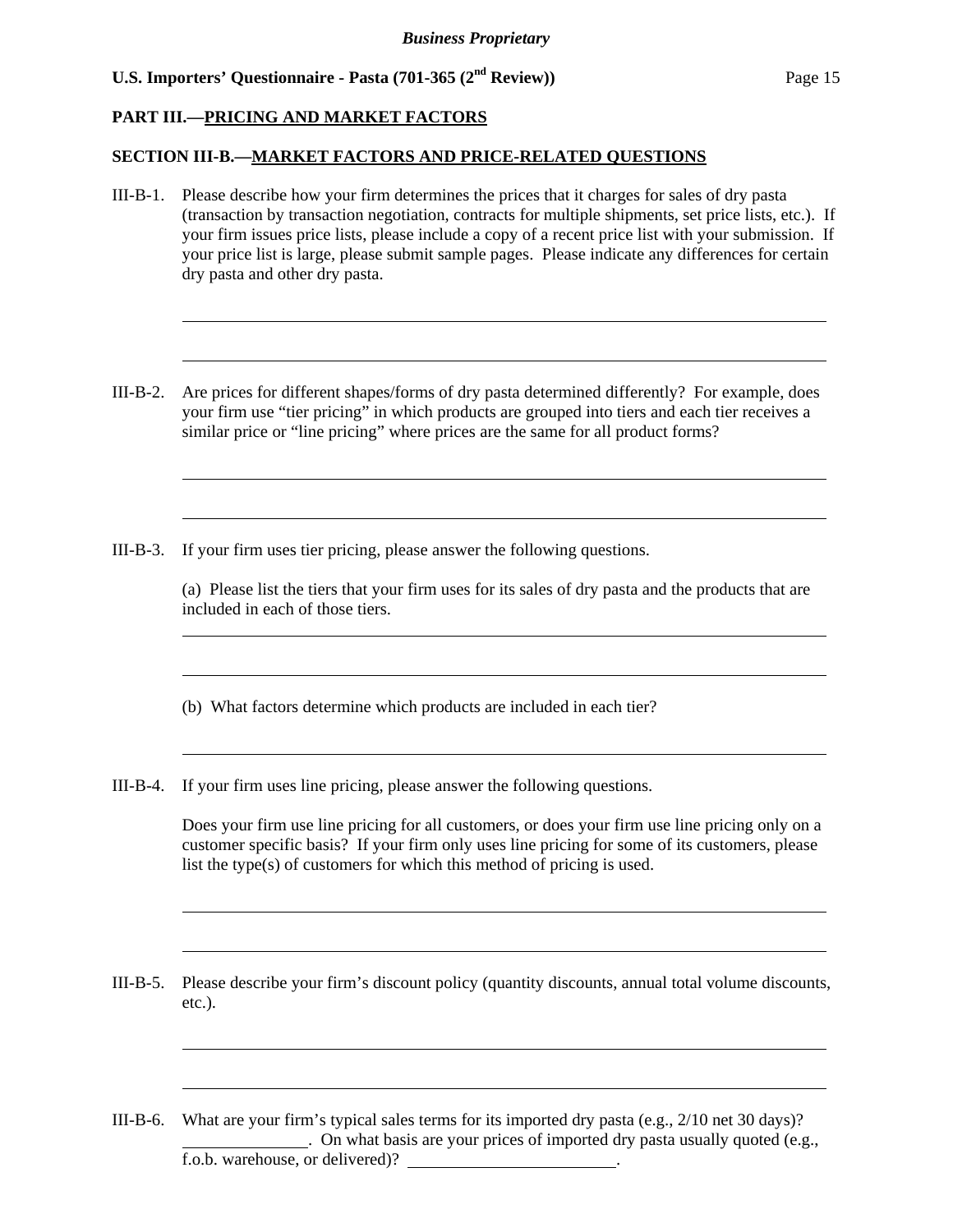### **PART III.—PRICING AND MARKET FACTORS**

# **SECTION III-B.—MARKET FACTORS AND PRICE-RELATED QUESTIONS--***Continued*

III-B-7. Approximately what share of your firm's sales of its imported dry pasta in 2006 were on a (1) long-term contract basis (multiple deliveries for more than 12 months), (2) short-term contract basis (multiple deliveries up to 12 months), and (3) spot sales basis (for a single delivery)? Please specify any differences for certain dry pasta and other dry pasta.

|          |     | Type of sale                                 | Share of sales (percent)                                                                                             |
|----------|-----|----------------------------------------------|----------------------------------------------------------------------------------------------------------------------|
|          |     | Long term contracts                          | <u> 1980 - Johann Barn, mars ann an t-Amhain Aonaich an t-Aonaich an t-Aonaich ann an t-Aonaich ann an t-Aonaich</u> |
|          |     | Short term contracts                         |                                                                                                                      |
|          |     | Spot sales                                   |                                                                                                                      |
| III-B-8. |     | provisions of a typical long-term contract.  | If you sell on a long-term contract basis, please answer the following questions with respect to                     |
|          | (a) |                                              |                                                                                                                      |
|          | (b) |                                              | Can prices be renegotiated during the contract period?                                                               |
|          | (c) |                                              | Does the contract fix quantity, price, or both?                                                                      |
|          | (d) |                                              | Does the contract have a meet or release provision?                                                                  |
| III-B-9. |     | provisions of a typical short-term contract. | If you sell on a short-term contract basis, please answer the following questions with respect to                    |
|          | (a) |                                              |                                                                                                                      |
|          | (b) |                                              | Can prices be renegotiated during the contract period?                                                               |
|          | (c) |                                              | Does the contract fix quantity, price, or both?                                                                      |
|          | (d) |                                              | Does the contract have a meet or release provision?                                                                  |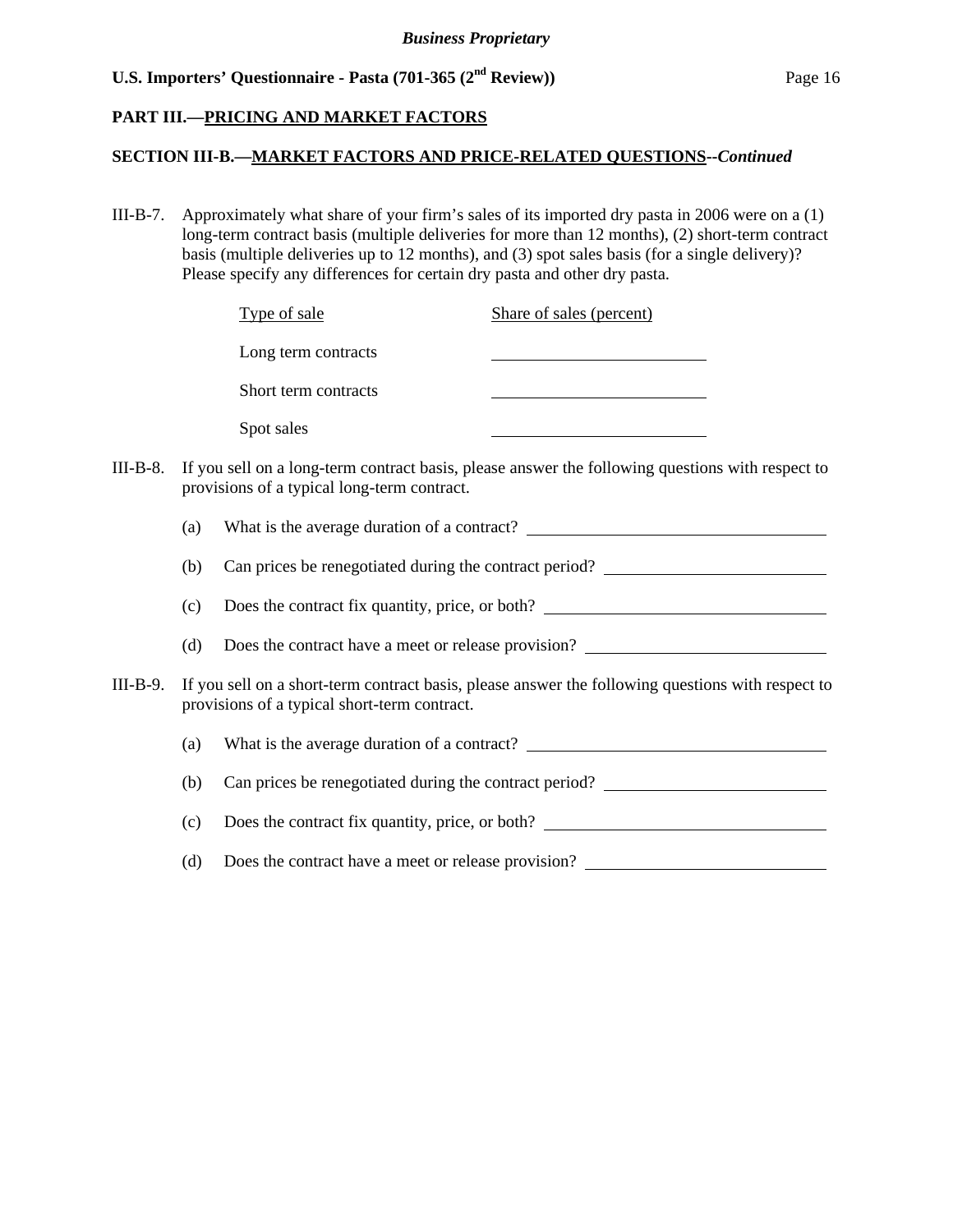# **PART III.—PRICING AND MARKET FACTORS**

#### **SECTION III-B.—MARKET FACTORS AND PRICE-RELATED QUESTIONS--***Continued*

IV-10. What is the average lead time between a customer's order and the date of delivery for your firm's sales of your imported dry pasta? Please specify any differences for certain dry pasta and other dry pasta.

| <b>Source</b>     | Share of 2006 sales | Lead time |
|-------------------|---------------------|-----------|
|                   |                     |           |
| From inventory    |                     |           |
|                   |                     |           |
| Produced to order |                     |           |
|                   |                     |           |
| Total             | 100%                |           |

- III-B-11. (a) What is the approximate percentage of the total delivered cost of dry pasta that is accounted for by U.S. inland transportation costs? percent.
	- (b) Who generally arranges the transportation to your customers' locations? (check one)  $\Box$ Your firm  $\Box$  or purchaser
	- (c) What proportion of your sales occur within 100 miles of your storage or production facility? percent. Within 101 to 1,000 miles? percent. Over 1,000 miles? percent.
- III-B-12. What is the geographic market area in the United States served by your firm's dry pasta? (check all the apply)

| Northeast | Mid-Atlantic     | Midwest    | Southeast |
|-----------|------------------|------------|-----------|
| Southwest | Rocky Mountains  | West Coast | Northwest |
| National  | Other (describe: |            |           |

III-B-13. Describe the end uses of the dry pasta that you manufacture. For each end-use product, what percentage of the total cost is accounted for by dry pasta?

| Type of pasta and end use | Share of total cost (percent) |
|---------------------------|-------------------------------|
|                           |                               |
|                           |                               |
|                           |                               |
|                           |                               |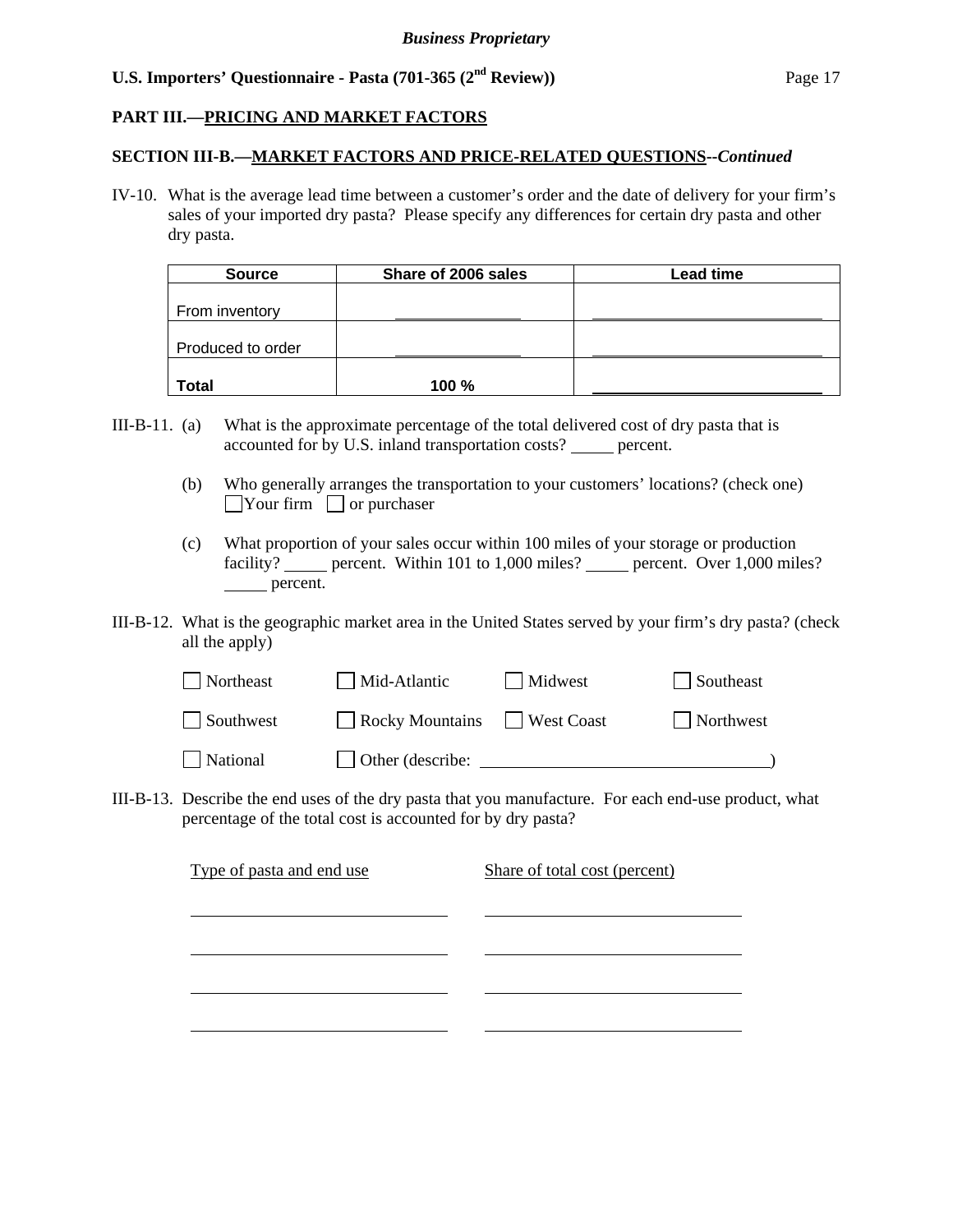|  | U.S. Importers' Questionnaire - Pasta $(701-365)$ $(2^{nd}$ Review) | Page 18 |
|--|---------------------------------------------------------------------|---------|
|--|---------------------------------------------------------------------|---------|

#### **PART III.—PRICING AND MARKET FACTORS**

#### **SECTION III-B.—MARKET FACTORS AND PRICE-RELATED QUESTIONS--***Continued*

III-B-14. Have there been any changes in the end uses of dry pasta since January 1, 2001?

| $\Box$ No | $\Box$ Yes—Please describe. |
|-----------|-----------------------------|
|-----------|-----------------------------|

l

l

 $\overline{a}$ 

l

l

l

III-B-15. Do you anticipate any changes in terms of the end uses of dry pasta in the future?

No Ses—Please describe and identify the time period. Provide any underlying assumptions, along with relevant portions of business plans or other supporting documentation, that address this issue.

III-B-16.(a) Please list in order of importance any products that may be substituted for dry pasta.

| (i)  |  |
|------|--|
| (ii) |  |

(iii)

 (b) For each possible substitute product, please give examples of applications and end uses for which they are substitutes.

|  | (c) Have changes in the prices of these products affected the price for dry pasta |  |  |  |  |  |  |  |  |  |  |
|--|-----------------------------------------------------------------------------------|--|--|--|--|--|--|--|--|--|--|
|--|-----------------------------------------------------------------------------------|--|--|--|--|--|--|--|--|--|--|

| $\vert$ No | $\Box$ Yes-- To what degree do changes in their prices affect the price for |
|------------|-----------------------------------------------------------------------------|
|            | dry pasta? Does this effect have a time lag? If so, how long is             |
|            | the time lag for each substitute product? Does this vary by                 |
|            | type of dry pasta or final end use?                                         |
|            |                                                                             |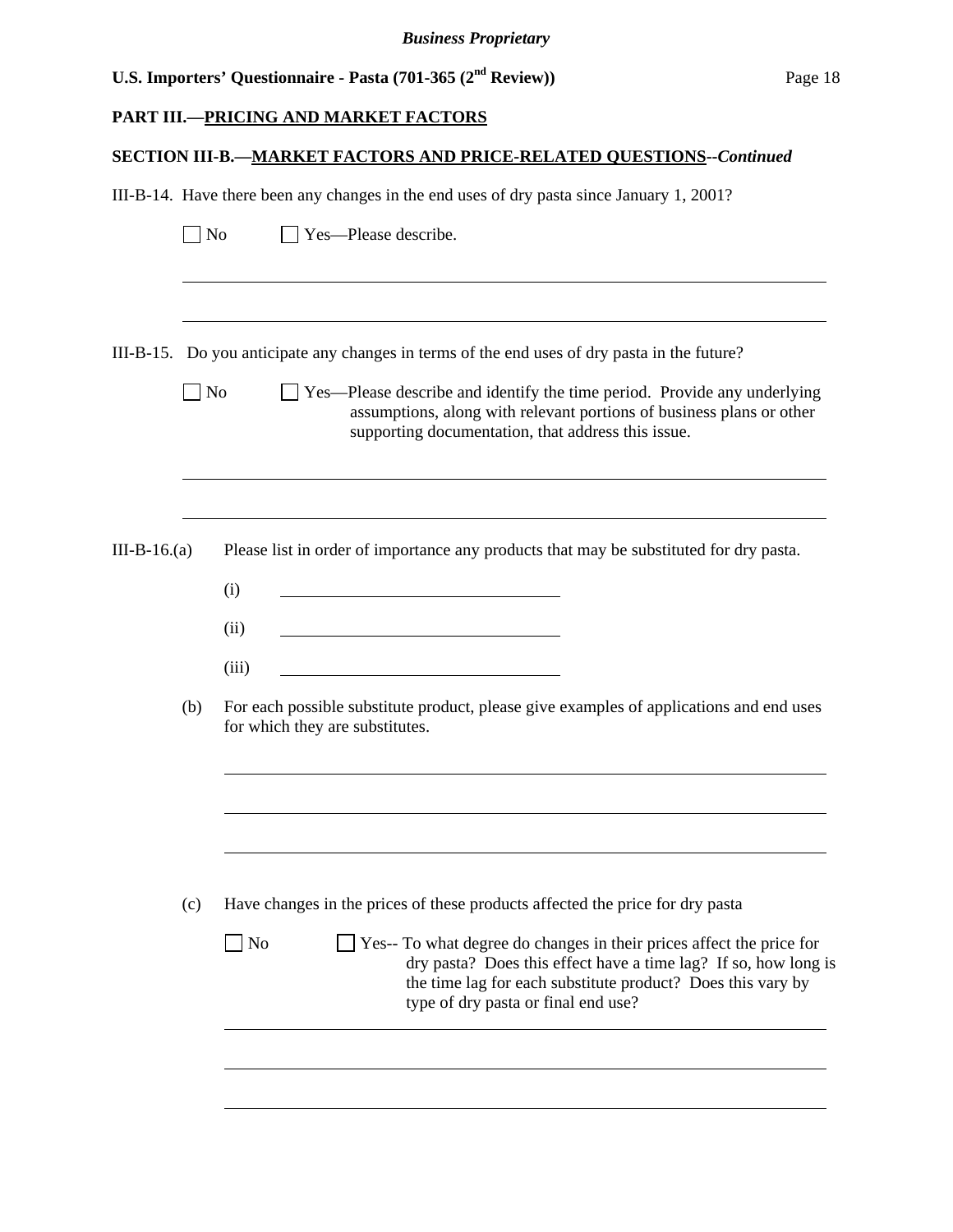#### **PART III.—PRICING AND MARKET FACTORS**

l

l

l

l

#### **SECTION III-B.—MARKET FACTORS AND PRICE-RELATED QUESTIONS--***Continued*

| III-B-17. Have there been any changes in the number or types of products that can be substituted for |
|------------------------------------------------------------------------------------------------------|
| dry pasta since January 1, 2001?                                                                     |

| $\Box$ No | $\Box$ Yes— -Please explain. |
|-----------|------------------------------|
|-----------|------------------------------|

- III-B-18. Do you anticipate any changes in terms of the substitutability of other products for dry pasta in the future?
	- No Yes—Please describe. Provide any underlying assumptions, along with relevant portions of business plans or other supporting documentation, that address this issue.
- III-B-19. To what extent have changes in the prices of raw materials affected your firm's selling prices for dry pasta during January 2001-March 2007? Also discuss any anticipated changes in your raw material costs in the future, identifying the time period(s) involved and the factor(s) that you believe would be responsible for such changes. Provide any underlying assumptions, along with relevant portions of business plans or other supporting documentation, that address this issue.
- III-B-20. Have any changes occurred in any other factors affecting supply (e.g., changes in availability or prices of energy or labor; transportation conditions; production capacity and/or methods of production; technology; export markets; or alternative production opportunities) that affected the availability of U.S.-produced dry pasta in the U.S. market since January 1, 2001?

 $\Box$  No  $\Box$  Yes—Please note the time period(s) of any such changes, the factors(s) involved, and the impact such changes had on your shipment volumes and prices.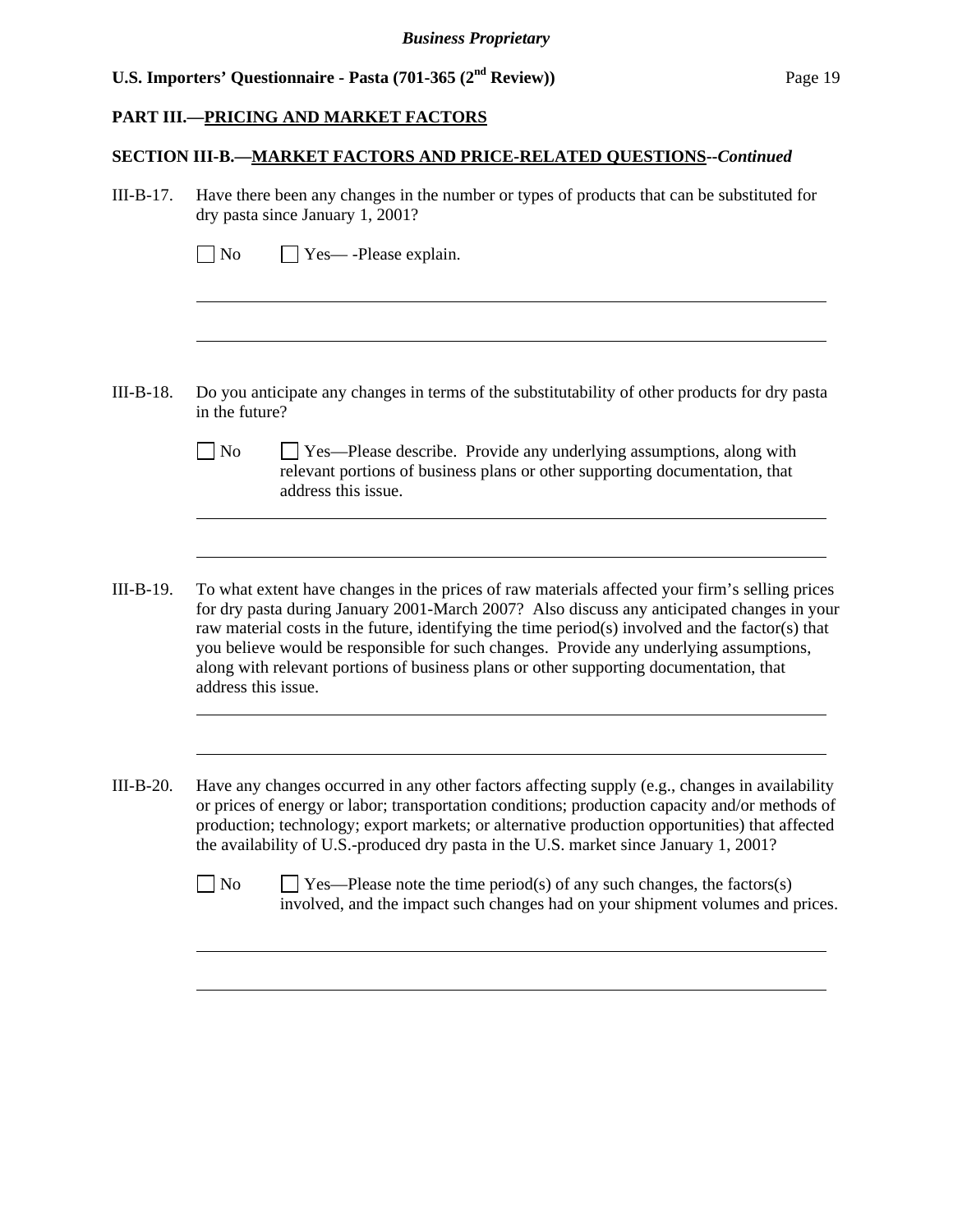# **PART III.—PRICING AND MARKET FACTORS**

l

l

 $\overline{a}$ 

l

# **SECTION III-B.—MARKET FACTORS AND PRICE-RELATED QUESTIONS--***Continued*

III-B-21. (a) Do you anticipate any changes in terms of the availability of imported dry pasta in the U.S. market in the future?

| Increase | $\Box$ No Change | Decrease |
|----------|------------------|----------|
|          |                  |          |

(b) If you anticipate changes in supply, please identify the changes including the time period and the impact of such changes on shipment volumes and prices. Provide any underlying assumptions, along with relevant portions of business plans or other supporting documentation, that address this issue.

III-B-22. Has the availability of NONSUBJECT imported dry pasta (i.e., certain dry pasta from sources other than Italy and Turkey, and other dry pasta from all sources (see instructions booklet) changed since January 1, 2001?

| $\log$ No | $\Box$ Yes-- Please explain. |
|-----------|------------------------------|
|-----------|------------------------------|

III-B-23. Describe how easily your firm can shift its sales of dry pasta between the U.S. market and alternative country markets. In your discussion, please describe any contracts, other sales arrangements, or other constraints that would prevent or retard your firm from shifting dry pasta between the U.S. and alternative country markets within a 12-month period. Provide any underlying assumptions, along with relevant portions of business plans or other supporting documentation, that address this issue.

III-B-24. Are certain types/shapes/sizes of dry pasta available from only a single source (domestic or foreign, including both subject and nonsubject countries)?

| $\Box$ No | $\Box$ Yes--Please identify the source (producer and/or country) and the |
|-----------|--------------------------------------------------------------------------|
|           | type/shape/size.                                                         |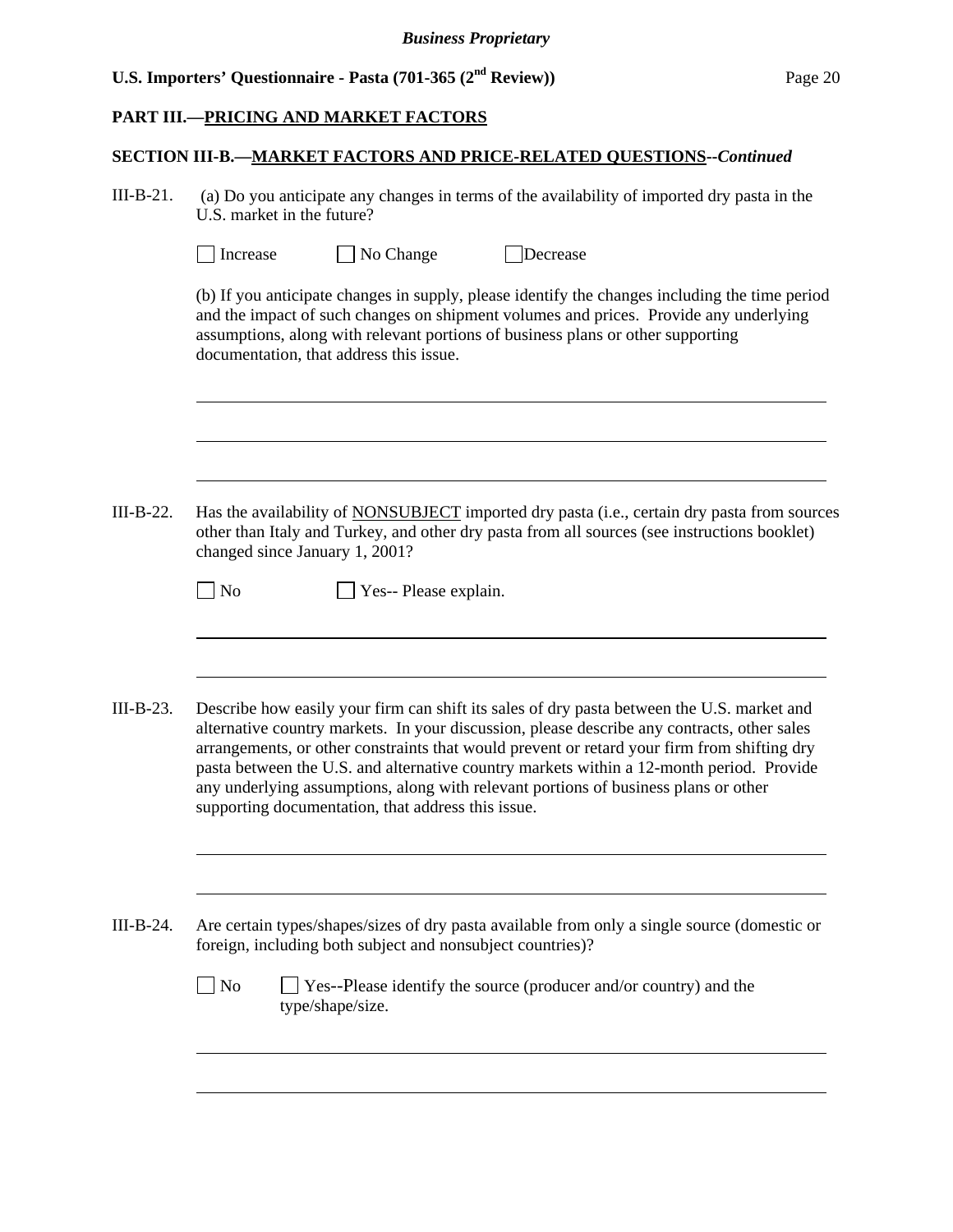#### **PART III.—PRICING AND MARKET FACTORS**

 $\overline{a}$ 

l

l

l

 $\overline{a}$ 

l

l

#### **SECTION III-B.—MARKET FACTORS AND PRICE-RELATED QUESTIONS--***Continued*

- III-B-25. Have there been any significant changes in the product range, product mix, or marketing (including sales over the internet) of dry pasta since January 1, 2001?
	- $\Box$  No  $\Box$  Yes--Please describe and quantify if possible.
- III-B-26. Do you anticipate any changes in terms of the product range, product mix, or marketing (including sales over the internet) of dry pasta in the future? Provide any underlying assumptions, along with relevant portions of business plans or other supporting documentation, that address this issue.
	- $\Box$  No  $\Box$  Yes—Please identify, including the time period.
- III-B-27. Since January 1, 2001, has your firm or any firm acting on your behalf paid any fees or allowances (often referred to as "slotting fees") to U.S. retailers in return for shelf placement?

 $\Box$  No  $\Box$  Yes— If yes, please answer the following questions.

(a) How are these fees paid, as a lump sum cash payment, as a discount off of cases of product, as free product or by some other means? What is the most common method of payment for your firm (with regard to dry pasta)?

(b) How frequently are slotting fees paid for dry pasta--yearly, quarterly, monthly?

(c) Are slotting fees paid for individual products (e.g., dry pasta) or for numerous products combined?

(d) Are slotting fees paid separately for individual types/shapes of dry pasta or are they paid as one fee for all types/shapes of dry pasta?

(e) What factors determine the amount of slotting fees (e.g., shelf placement, number of facings, brand name, etc.)?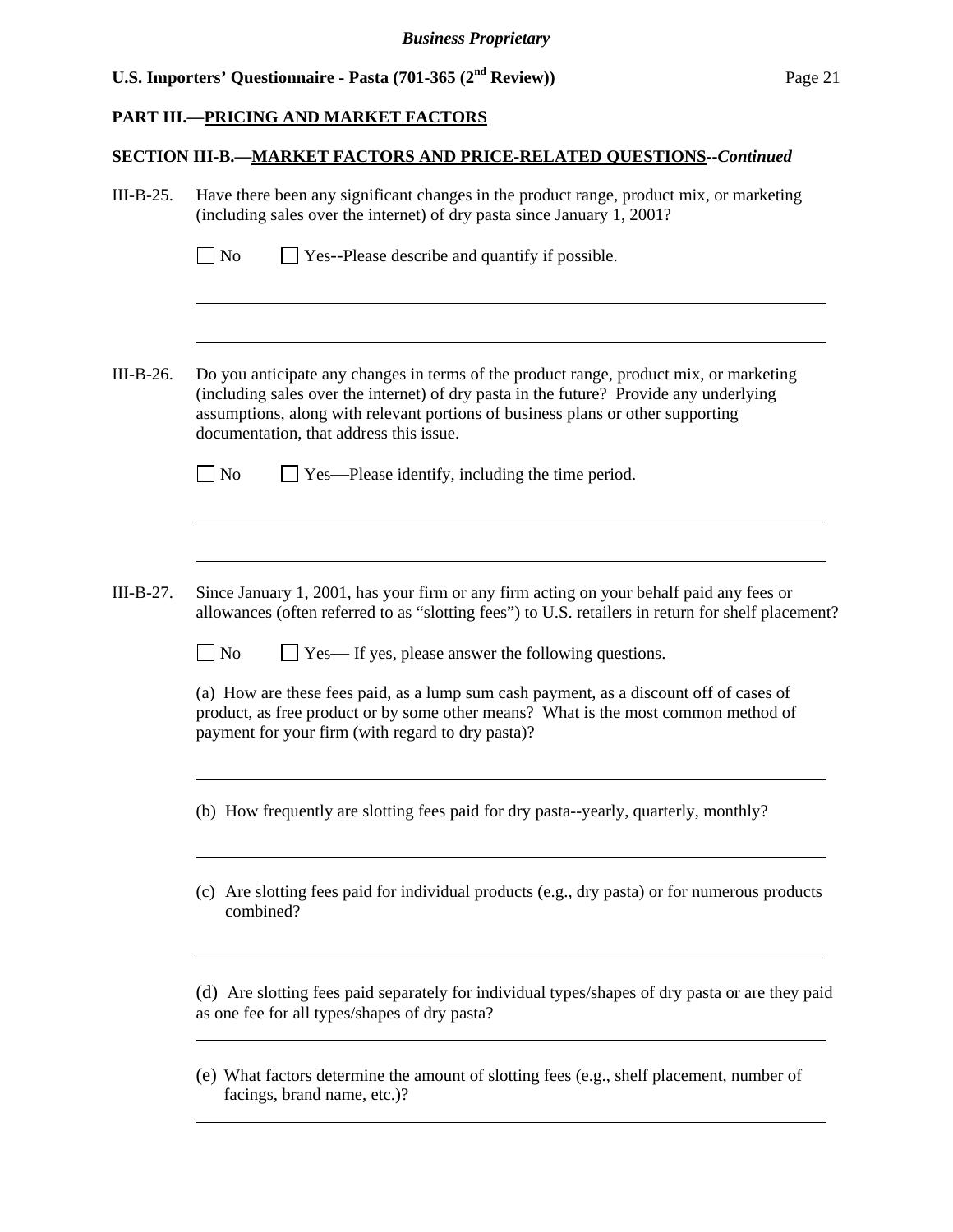# **PART III.—PRICING AND MARKET FACTORS**

# **SECTION III-B.—MARKET FACTORS AND PRICE-RELATED QUESTIONS--***Continued*

|              | (f) Does your firm have any say in the amounts of slotting fees you pay on dry pasta or do<br>you simply pay the fee amounts requested by customers?                                                                                                                |  |  |  |  |
|--------------|---------------------------------------------------------------------------------------------------------------------------------------------------------------------------------------------------------------------------------------------------------------------|--|--|--|--|
|              | (g) Has your firm chosen not to sell to a particular customer because of the slotting fees<br>requested by the customer? $\Box$ No $\Box$ Yes. If yes, please provide the name of the<br>customer, the amount of the fee, and the date in the space provided below. |  |  |  |  |
| III-B-28a.   | How has demand within the United States (and outside the United States, if known) for dry<br>pasta changed since January 1, 2001?                                                                                                                                   |  |  |  |  |
|              | Increased<br>Unchanged<br>Decreased                                                                                                                                                                                                                                 |  |  |  |  |
|              | <u> 1980 - Jan Barbara Barat, prima a</u><br>$\Box$ Other (describe)                                                                                                                                                                                                |  |  |  |  |
|              | What were the principal factors affecting changes in demand?                                                                                                                                                                                                        |  |  |  |  |
|              |                                                                                                                                                                                                                                                                     |  |  |  |  |
|              |                                                                                                                                                                                                                                                                     |  |  |  |  |
| $III-B-28b.$ | To what extent has low-carbohydrate/high-protein diets (e.g, the Atkins diet) impacted<br>demand for dry pasta in the United States and, if know, the rest of the world)?                                                                                           |  |  |  |  |
|              |                                                                                                                                                                                                                                                                     |  |  |  |  |
| III-B-29.    | Do you anticipate any future changes in dry pasta demand in the United States and, if known,<br>the rest of the world?                                                                                                                                              |  |  |  |  |
|              | □ Yes--Please describe and identify the time period. Provide any<br>$\Box$ No<br>underlying assumptions, along with relevant portions of business plans or other supporting<br>documentation, that address this issue.                                              |  |  |  |  |
|              |                                                                                                                                                                                                                                                                     |  |  |  |  |
|              |                                                                                                                                                                                                                                                                     |  |  |  |  |
|              |                                                                                                                                                                                                                                                                     |  |  |  |  |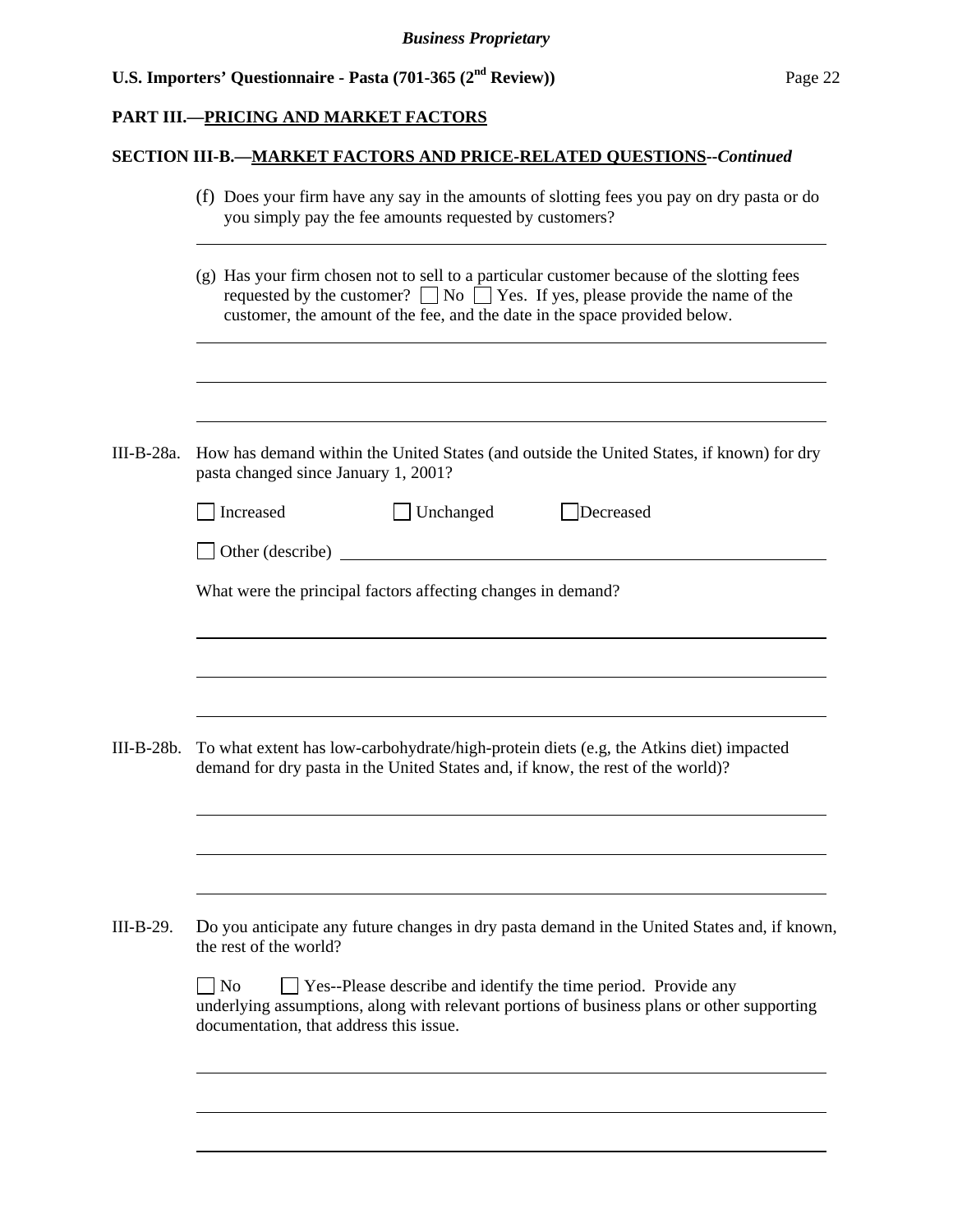### **PART III.—PRICING AND MARKET FACTORS**

l

l

l

l

### **SECTION III-B.—MARKET FACTORS AND PRICE-RELATED QUESTIONS--***Continued*

III-B-30. Please compare market prices of dry pasta in U.S. and non-U.S. markets, if known. Provide specific information as to time periods and regions for any price comparisons.

- III-B-31. Are there actual physical quality differences between dry pasta from different suppliers or are quality differences a factor of brand image? In your response, please identify any actual physical differences, noting the relevant suppliers and the country of origin.
- III-B-32. Please provide as a separate attachment to this request any studies, surveys, etc. that you are aware of that quantify and/or otherwise discuss dry pasta supply (including production capacity and capacity utilization) and demand in (1) the United States, (2) each of the other major producing/consuming countries, including Italy and Turkey, and (3) the world as a whole. Of particular interest is such data from January 1, 2001 to the present and forecasts for the future.
- III-B-35. Are your exports of dry pasta subject to any tariff or non-tariff barriers to trade in other countries?
	- No Section 1 Yes. Please list the countries and describe any such barriers and any significant changes in such barriers that have occurred since January 1, 2001, or that are expected to occur in the future.
- III-B-36. Does your firm sell dry pasta over the internet?
	- $\Box$  No  $\Box$  Yes--Please describe, noting the estimated percentage of your firm's total sales of dry pasta in 2006 accounted for by internet sales.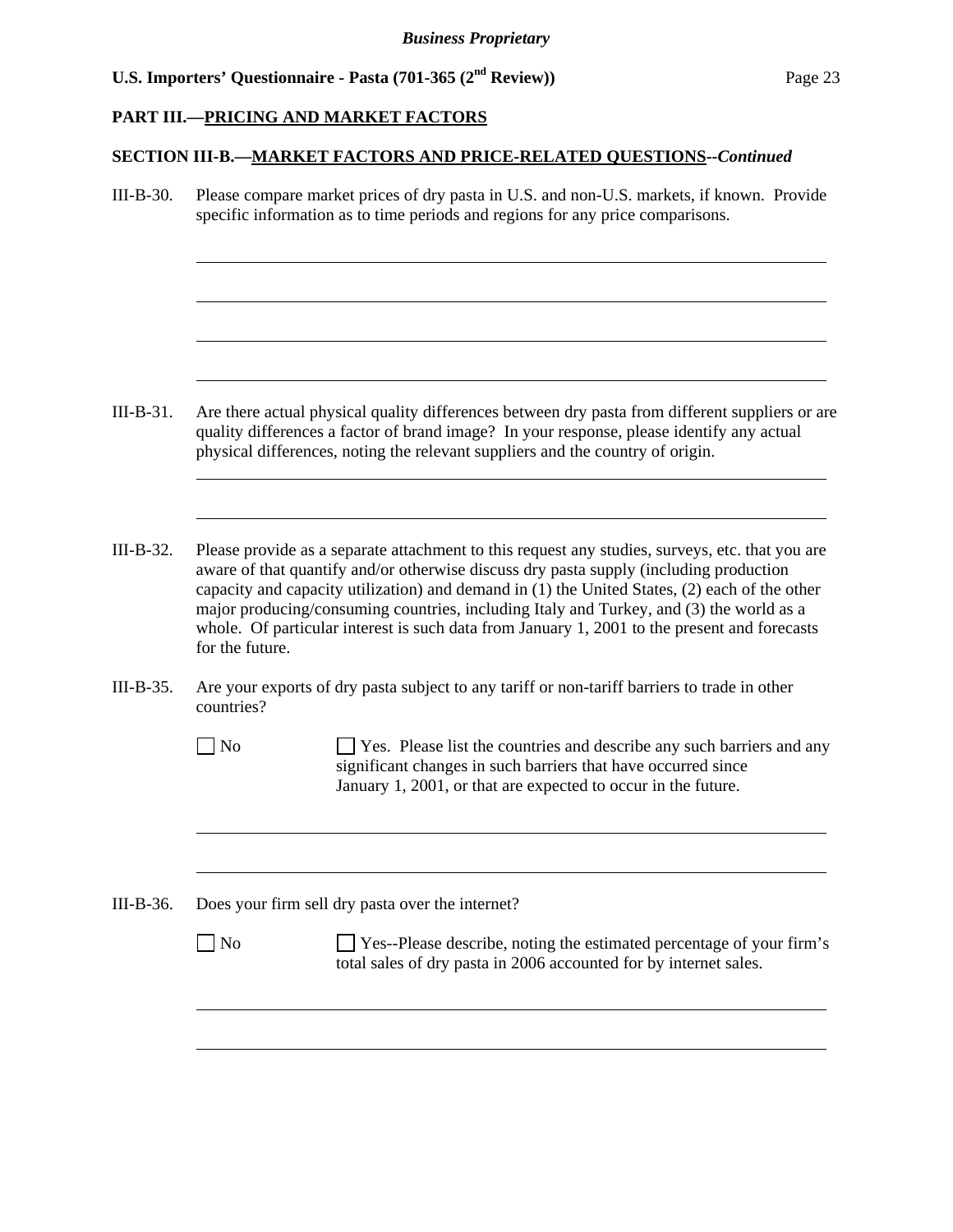# **PART III.—PRICING AND MARKET FACTORS**

### **SECTION III-B.—MARKET FACTORS AND PRICE-RELATED QUESTIONS--***Continued*

III-B-37. Is dry pasta produced in the United States and in other countries interchangeable (*i.e.*, can they physically be used in the same applications)? Please indicate below, using "A" to indicate that the products from a specified country-pair are always interchangeable, "F" to indicate that the products are frequently interchangeable,"S" to indicate that the products are sometimes interchangeable,"N" to indicate that the products are never interchangeable, and " $0$ " to indicate no familiarity with products from a specified country-pair.<sup>1</sup>

| <b>Country-pair</b>                                                                                                                                                          | <b>United States</b><br>(all dry pasta) | Italy<br>(certain pasta) | Turkey<br>(certain pasta) | Other certain<br>(certain dry<br>pasta from all<br>other sources) | Other<br>(other dry<br>pasta from all<br>sources) |  |
|------------------------------------------------------------------------------------------------------------------------------------------------------------------------------|-----------------------------------------|--------------------------|---------------------------|-------------------------------------------------------------------|---------------------------------------------------|--|
| <b>United States</b>                                                                                                                                                         |                                         |                          |                           |                                                                   |                                                   |  |
| Italy                                                                                                                                                                        |                                         |                          |                           |                                                                   |                                                   |  |
| Turkey                                                                                                                                                                       |                                         |                          |                           |                                                                   |                                                   |  |
| Other certain                                                                                                                                                                |                                         |                          |                           |                                                                   |                                                   |  |
| <sup>1</sup> For any country-pair producing dry pasta which is sometimes or never interchangeable, please explain<br>the factors that limit or preclude interchangeable use: |                                         |                          |                           |                                                                   |                                                   |  |
|                                                                                                                                                                              |                                         |                          |                           |                                                                   |                                                   |  |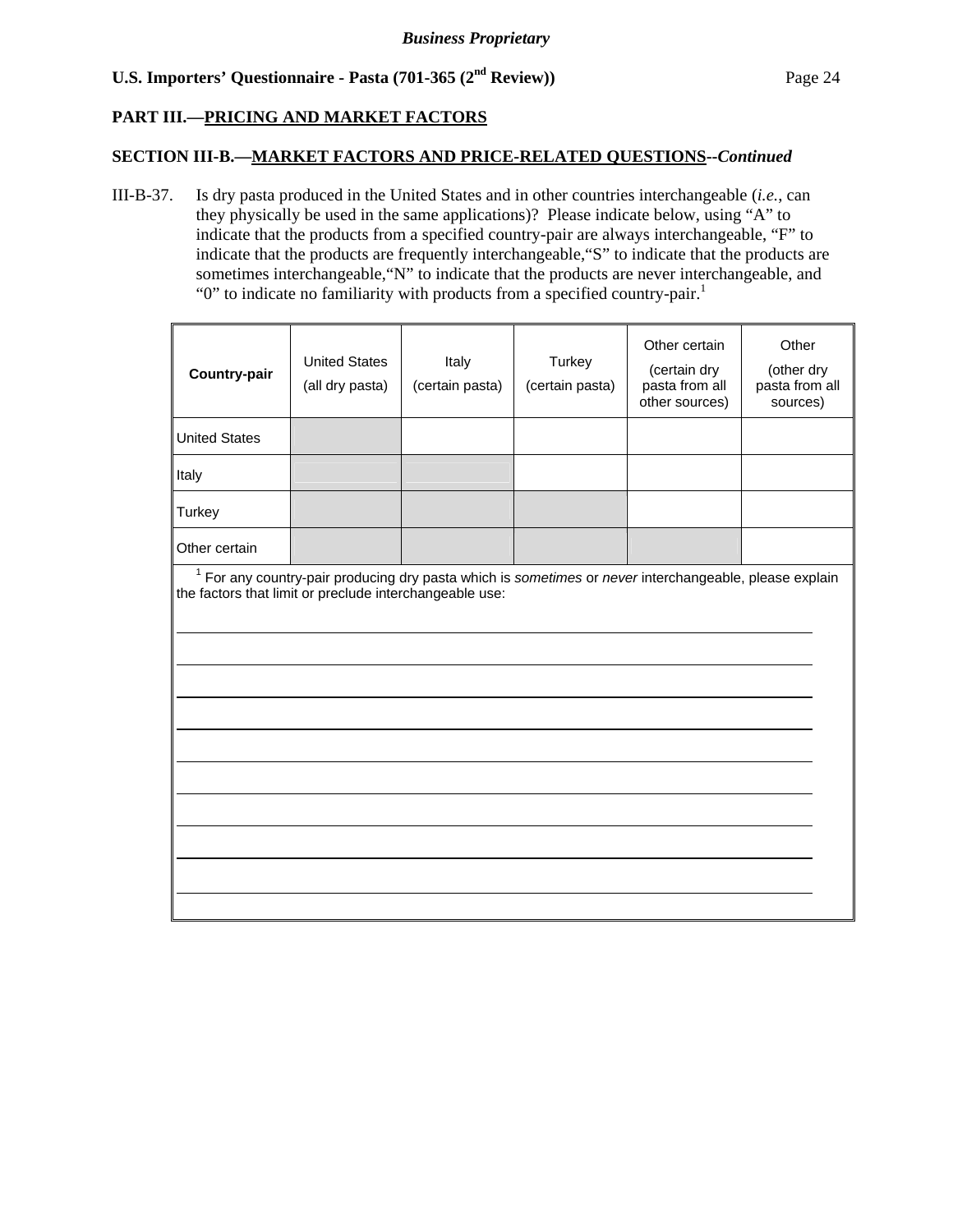# **PART III.—PRICING AND MARKET FACTORS**

#### **SECTION III-B.—MARKET FACTORS AND PRICE-RELATED QUESTIONS--***Continued*

III-B-38. Are differences other than price (*i.e.*, quality, availability, transportation network, product range, technical support, etc.) between dry pasta produced in the United States and in other countries a significant factor in your firm's sales of the products? Please indicate below, using "A" to indicate that such differences are always significant, "F" to indicate that such differences are frequently significant,"S" to indicate that such differences are sometimes significant,"N" to indicate that such differences are never significant, and "0" to indicate no familiarity with products from a specified country-pair.<sup>1</sup>

| <b>Country-pair</b>                                                                                                                                                                                                                               | <b>United States</b><br>(all dry pasta) | Italy<br>(certain pasta) | Turkey<br>(certain pasta) | Other certain<br>(certain dry<br>pasta from all<br>other sources) | Other<br>(other dry<br>pasta from<br>all sources) |  |
|---------------------------------------------------------------------------------------------------------------------------------------------------------------------------------------------------------------------------------------------------|-----------------------------------------|--------------------------|---------------------------|-------------------------------------------------------------------|---------------------------------------------------|--|
| <b>United States</b>                                                                                                                                                                                                                              |                                         |                          |                           |                                                                   |                                                   |  |
| Italy                                                                                                                                                                                                                                             |                                         |                          |                           |                                                                   |                                                   |  |
| Turkey                                                                                                                                                                                                                                            |                                         |                          |                           |                                                                   |                                                   |  |
| Other certain                                                                                                                                                                                                                                     |                                         |                          |                           |                                                                   |                                                   |  |
| $1$ For any country-pair for which factors other than price always or frequently are a significant factor in<br>your firm's sales of dry pasta, identify the country-pair and report the advantages or disadvantages<br>imparted by such factors: |                                         |                          |                           |                                                                   |                                                   |  |